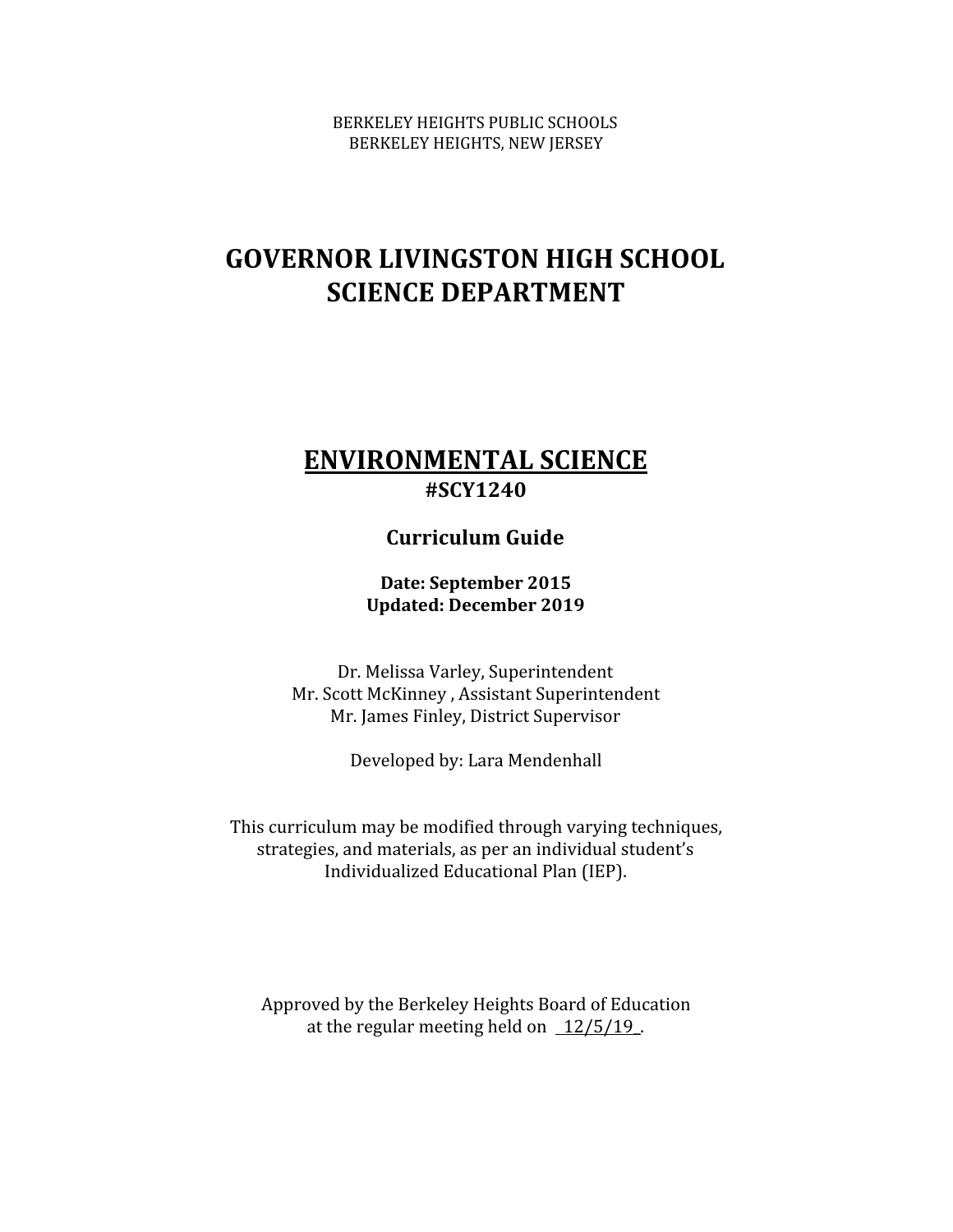# **VISION STATEMENT**

The science curriculum aims to provide students with authentic and enriching experiences that enhance critical thinking and problem solving skills. Students gain a deeper understanding and appreciation of science and are exposed to real-world technologies. Students are challenged to analyze and evaluate data, construct new ideas, develop arguments and explanations, and apply concepts through engineering tasks.

To achieve this, the curriculum guides are based on the model science curriculum developed by the New Jersey Department of Education and are aligned to the Next Generation Science Standards. The Next Generation Science Standards were created based on the work done by the National Research Council and summarized in their publication, *A Framework for K-12 Science Education (NRC, 2011).* The work shifts the focus of science education towards the development of overarching enduring concepts and emphasizes the process of science. The standards are no longer isolated components but rather a three dimensional approach to teaching that focuses equally on *Disciplinary Core Ideas*, *Science and Engineering Practices,* and *Crosscutting Concepts*.

*Disciplinary Core Ideas* have the power to focus K–12 science curriculum, instruction, and assessments on the most important aspects of science. These core ideas:

- Have broad importance across multiple sciences or engineering disciplines or be a key organizing concept of a single discipline;
- Provide a key tool for understanding or investigating more complex ideas and solving problems;
- Relate to the interests and life experiences of students or be connected to societal or personal concerns that require scientific or technological knowledge;
- Are teachable and learnable over multiple grades at increasing levels of depth and sophistication.

The *Science and Engineering Practices* describe behaviors that scientists engage in as they investigate and build models about the natural world. Additionally, they emphasize the key set of engineering practices that engineers use as they design and build models and systems. Scientific investigation requires not only skill but also knowledge that is specific to each practice.

*Crosscutting Concepts* have application across all domains of science. As such, they are a way of linking the different domains of science. They include patterns; cause and effect; scale, proportion, and quantity; systems and system models; energy and matter; structure and function; and stability and change. These concepts need to be made explicit for students because they provide an organizational schema for interrelating knowledge from various science fields into a coherent and scientifically based view of the world (NSTA, 2014).

Throughout the curriculum, engineering tasks have been embedded, which engage students in the design cycle, encourage the development of 21st century skills, and incorporate college and career ready practices.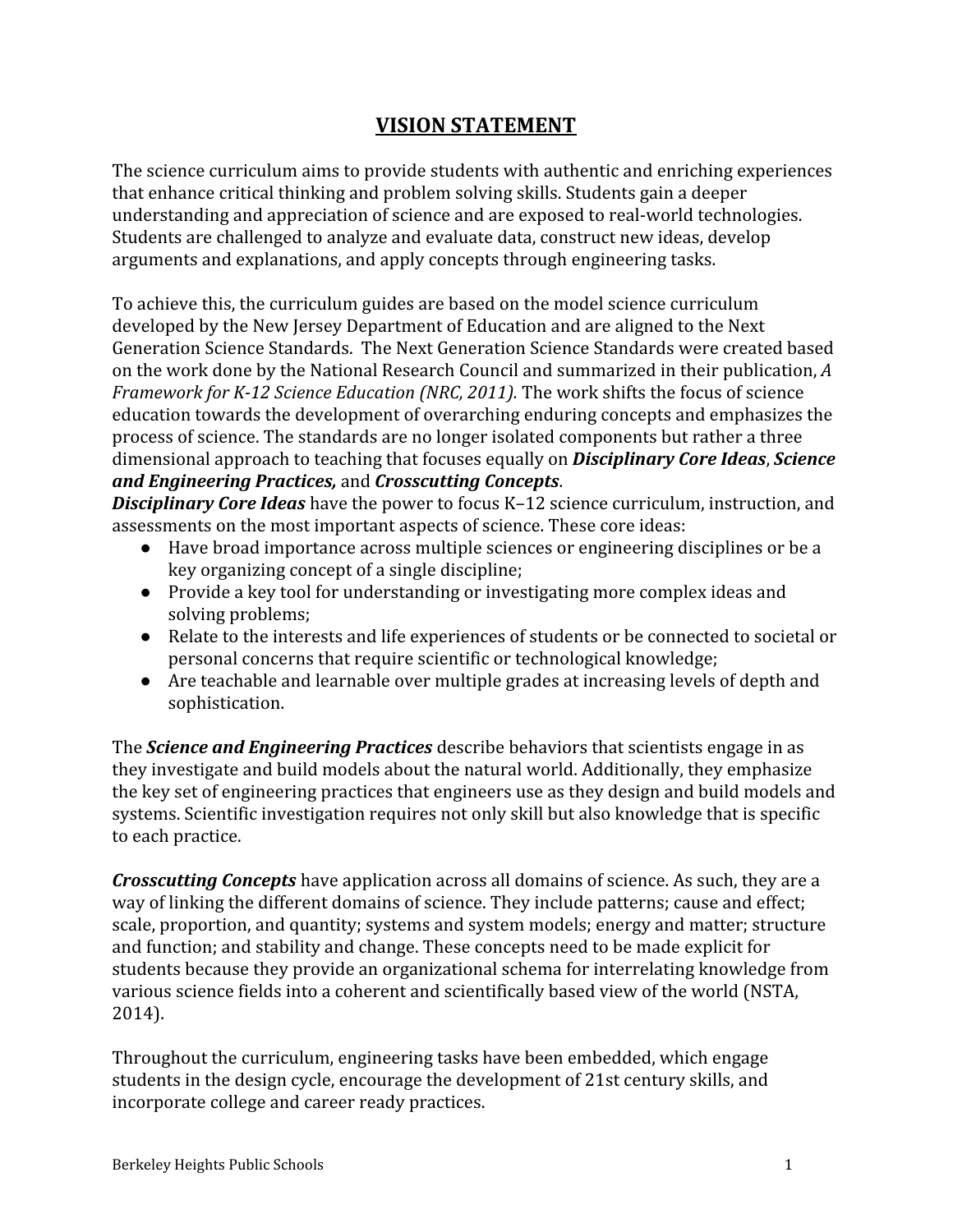# **MISSION STATEMENT**

The goal of this course in Environmental Science is to aid students in developing an understanding of the basic principles underlying ecological events, interdependencies, and interactions, while also acquiring the skills needed to make informed decisions on scientific and environmental issues. Students should develop an appreciation for the ecosystems and all they contain, by learning about processes and interrelationships.

| Sustainability & Global Development      | Populations, Cities, & Waste   |
|------------------------------------------|--------------------------------|
| Biodiversity & Ecology                   | Land, Water, & Food Resources  |
| Environmental Systems & the Living World | Air Pollution & Climate Change |
| Energy Resources & Consumption           | Water Pollution & Human Health |

Topics included in the course are:

The course also introduces the students to the social and political aspects of the sciences. The students are challenged to think about issues concerning the environmental health of the world and some of their potential problems. They are expected to address past and current issues and their impact on society, technology, and the global community. In addition, students will come to understand how environmental scientists work and how science relates to their daily lives. They will formulate questions about nature, use the scientific practices to work through problems, evaluate information, use technologies appropriately, substantiate personal and ethical ideas related to environmental issues, and apply knowledge to assess real world problems.

The course has the following themes:

- 1. Science is a process.
- 2. Energy conversions underlie all ecological processes.
- 3. The Earth itself is one interconnected system.
- 4. Humans alter natural systems.
- 5. Environmental problems have a cultural and social context.
- 6. Human survival depends on developing practices that will achieve sustainable systems.

Outdoor field work is an important component of the Environmental Science course. As much as possible, students will spend lab periods outside on the GL campus. In so doing, they will gain hands-on experience in conducting research such as biodiversity surveys, sampling soil, and environmental conditions monitoring. In addition, this course may include field trips to multiple locations within and around Berkeley Heights, to gain a deeper understanding of how they fit into our ecosystem. Stops may include the wastewater treatment plant, the waste transfer station, a farm, and Watchung Reservation.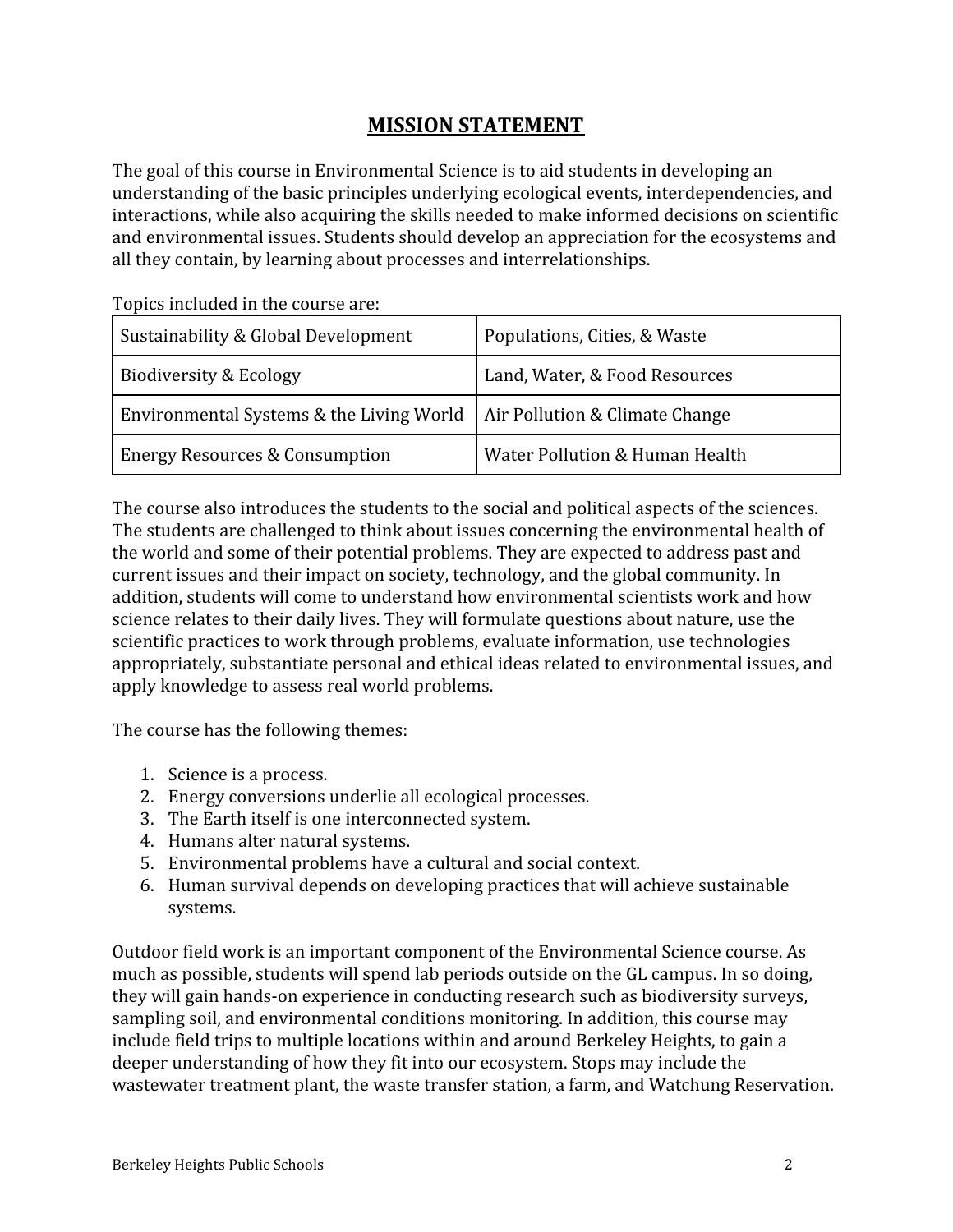Field and lab work will enable students to:

- Critically observe environmental systems;
- Develop and conduct well-designed experiments;
- Utilize appropriate techniques and instrumentation;
- Analyze and interpret data, including appropriate statistical and graphical presentations;
- Think analytically and apply concepts to the solution of environmental problems;
- Make conclusions and evaluate their quality and validity;
- Propose further questions for study; and
- Communicate accurately and meaningfully about observations and conclusions.

Environmental Science is intended for students in Grades 11 and 12, with at least three (3) years of science successfully completed prior to enrollment. Six credits (6) are given for this full year course with a lab, upon completion with a passing grade. The Next Generation Science Standards (NGSS) are integrated throughout the curriculum.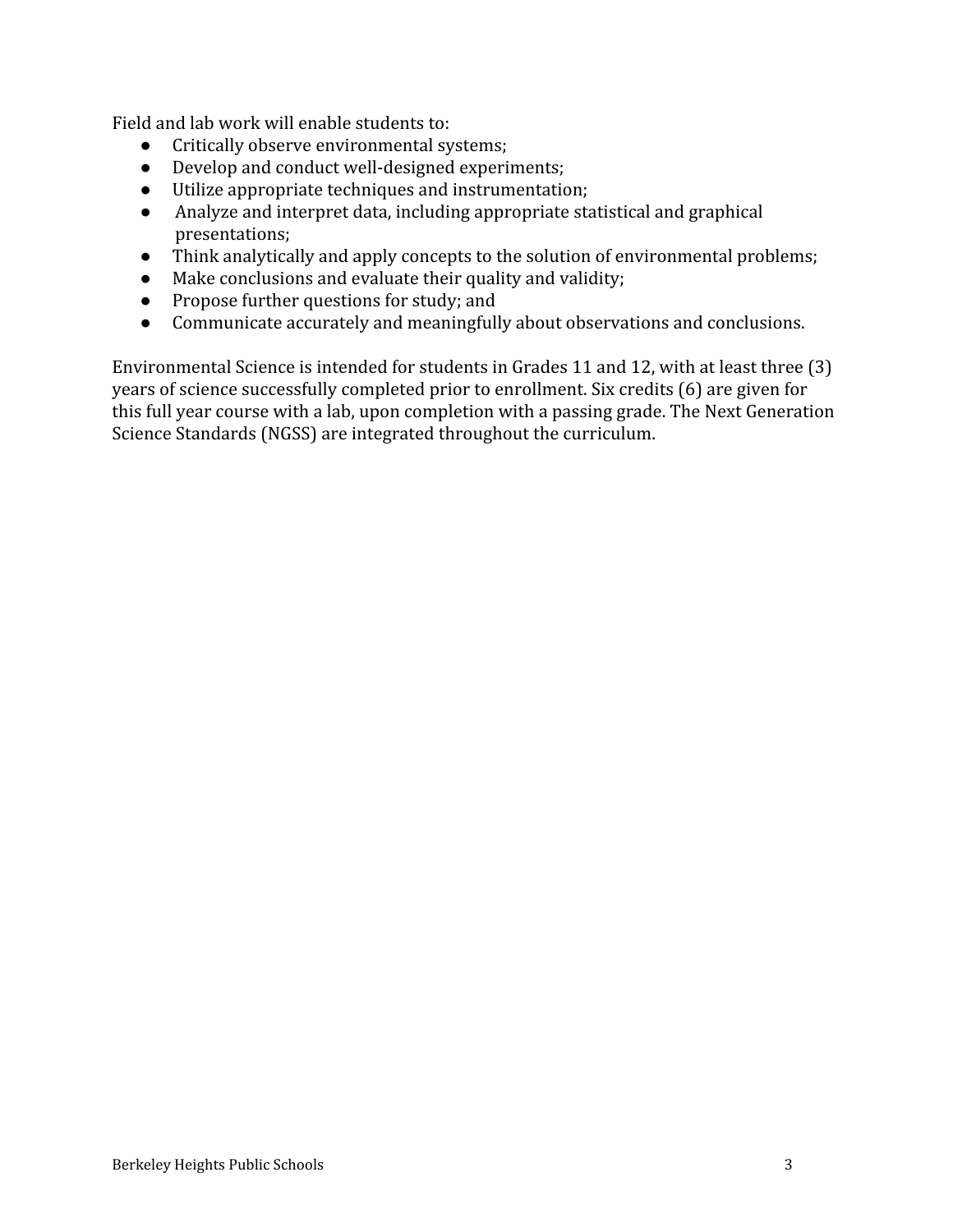## **COURSE PROFICIENCIES COURSE OBJECTIVES**

- 1. To encourage students to think about the complexity of our ecosystems and the various factors which influence their behavior.
- 2. To provide career orientation for biological, chemical, physical, and geological environmental science, with laboratory activities and research where appropriate.
- 3. To generate a greater student awareness of the workings of the environment, by studying the history and various branches of environmental science.
- 4. To increase student awareness of the theories about the origins of Earth and plate tectonics, as they relate to the present conditions of the biosphere and future evolutions of the earth.
- 5. To develop students' appreciation for the roles that abiotic factors fill in the process of sustaining life on Earth.
- 6. To increase student comprehension of the significance of pollution as a biological and chemical agent.
- 7. To foster a greater appreciation in students, for the interdependence of chemical and physical aspects as the basis for changes in the environment.
- 8. To provide opportunities for students to use models and manipulatives while explaining the structure and behavior of the ecosystems under varying conditions.
- 9. To increase student awareness of the vastness of resources available from the environment today and in the future.
- 10. To facilitate student development of insights into the complex interactions among the aquatic and terrestrial environments with the atmosphere.
- 11. To expose students to information about the vulnerability of biomes and ecosystems due to human and natural effects.
- 12. To further students' functional knowledge of the various forms of life and their interactions with the environment.
- 13. To guide students, to describe and understand the interrelationships of the biotic and abiotic factors in varied ecosystems.
- 14. To promote student awareness on how human interactions with the environment can upset the delicate balance and cause ecological issues or concerns.
- 15. To create opportunities for students to analyze and critique issues related to the environment in research, technology, public policy, and the discoveries reported in the news.
- 16. To stimulate student interest, by blending current information and research with basic principles, to form an integrated introduction to the sciences of the environment.
- 17. To increase familiarity with laboratory materials and protective equipment, so they may be used in a safe, prescribed manner.
- 18. To instruct students, on the correct use of scientific equipment, available technologies, and instruments related to environmental science and to demonstrate the skills of the scientific research method, through practice in scientific investigations.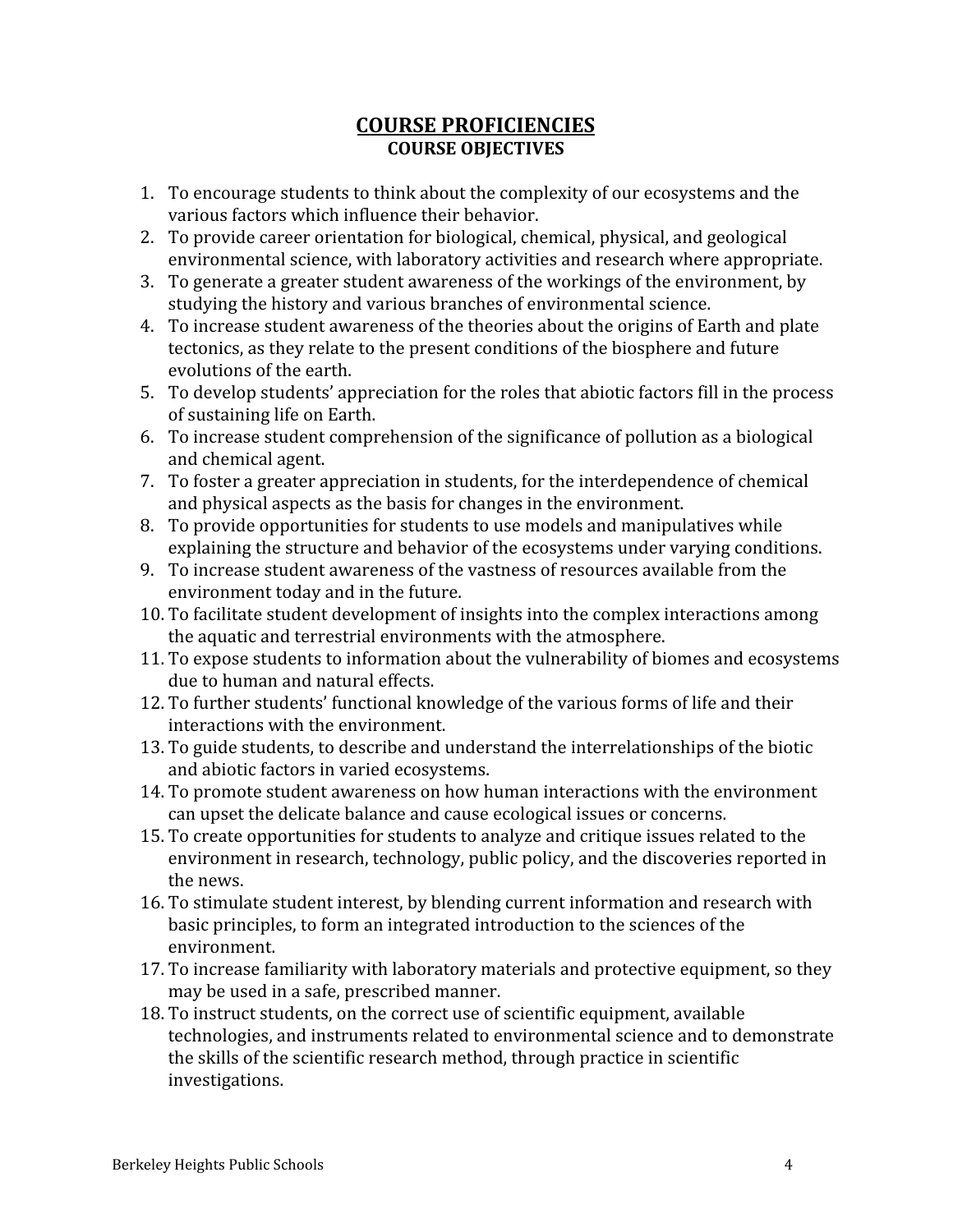# **STUDENT PROFICIENCIES**

- 1. Demonstrate an adequate knowledge of major biological concepts and processes.
- 2. Demonstrate the application of biological principles in their lives.
- 3. Value the diversity of life and its relationship to human endeavors.
- 4. Recognize and accept individual responsibility, for local human activities and their impact on the global environment.
- 5. Think critically (e.g., recognize the difference between opinion and fact).
- 6. Use appropriate procedural skills for scientific inquiry and problem-solving.
- 7. Solve problems cooperatively and creatively.
- 8. Select and use appropriate instrumentation to design and conduct investigations.
- 9. Explain how the results of experimentation led to further investigations.
- 10. Site examples of how science and technology have solved practical problems.
- 11. Use computer spreadsheets, graphing, and database programs to assist in quantitative analysis.
- 12. Use models to explain structure and behavior.
- 13. Predict how human activity or natural phenomena may affect the balance of life on earth.
- 14. Discuss scientific hypotheses concerning the origin of life and the theories of evolution.
- 15. Utilize computer programs and other new technologies in investigations to collect, organize, and interpret scientific data.
- 16. Assess, critique, and justify the accuracy, relevance, and appropriateness of the Internet and other information sources.
- 17. Identify the relationship of organisms to their environment.
- 18. Recognize the role of genetics in today's changing world.
- 19. Identify career opportunities within the sphere of environmental science.
- 20. Measure the role of the ecosystems and how they have changed, on Earth and in human history.
- 21. Review the different types of research technologies aquatic and terrestrial and their functions.
- 22. Explain uses of equipment for measurement, monitoring, and research.
- 23. Analyze the roles of historical explorations and discoveries and their impact on the understanding of the biosphere.
- 24. Extrapolate the importance of technological advances in the field of environmental science.
- 25. Evaluate the importance of properties of water and other molecules, as well as energy in ecological processes and the maintaining of proper conditions and balance.
- 26. Appraise the adaptations of aquatic invertebrates and compare them to their habitat conditions.
- 27. Describe the niches of large organisms such as birds, reptiles, fish, and mammals.
- 28. Understand the variability of ecosystems and their components.
- 29. Determine which human interactions with the environment may cause negative impacts.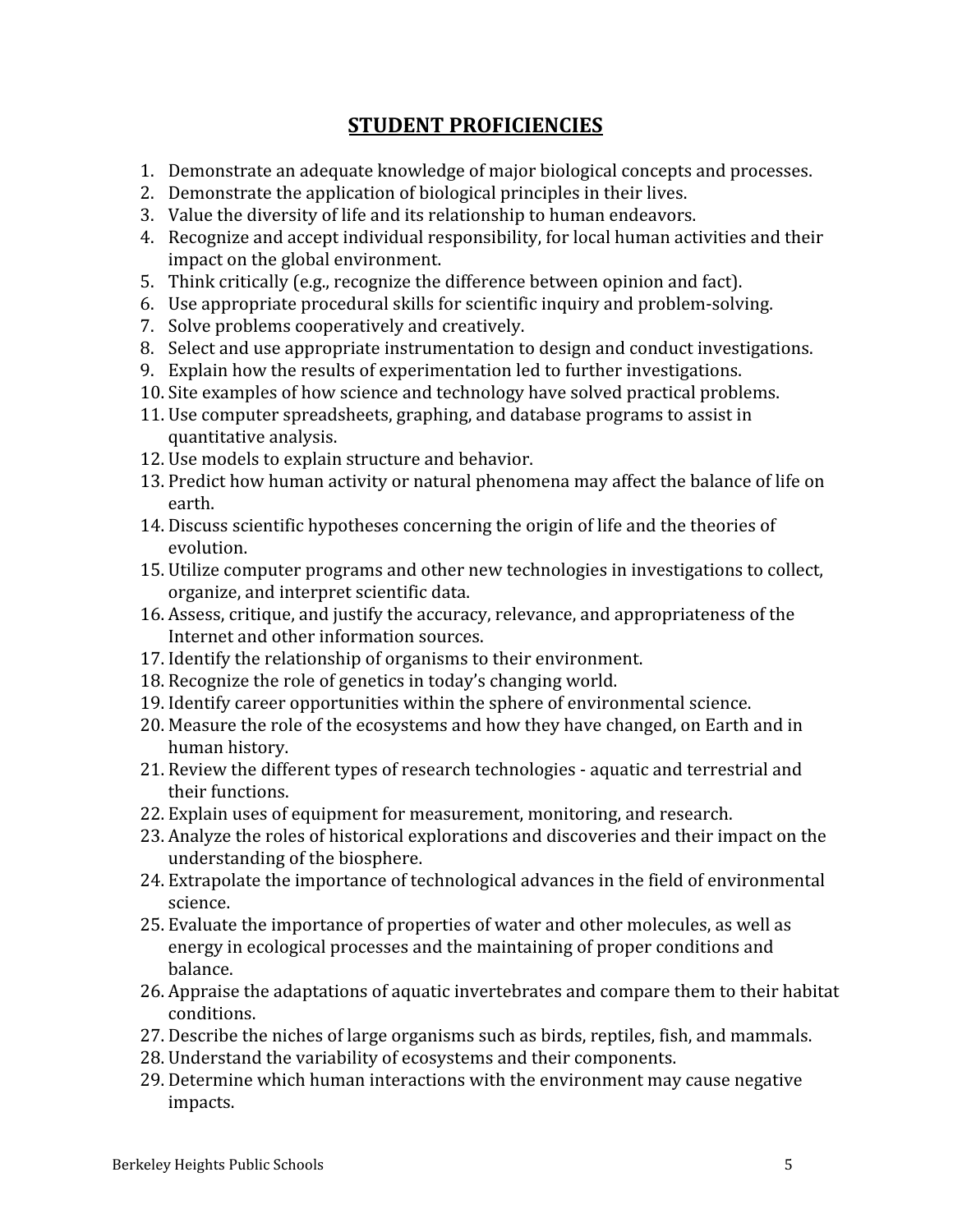- 30. Comprehend how various types of pollution can affect biotic and abiotic factors, within the biosphere.
- 31. Distinguish the different types of biomes as sources of many types of resources.
- 32. Utilize the scientific method and available technologies, in planning and implementing safe scientific experiments.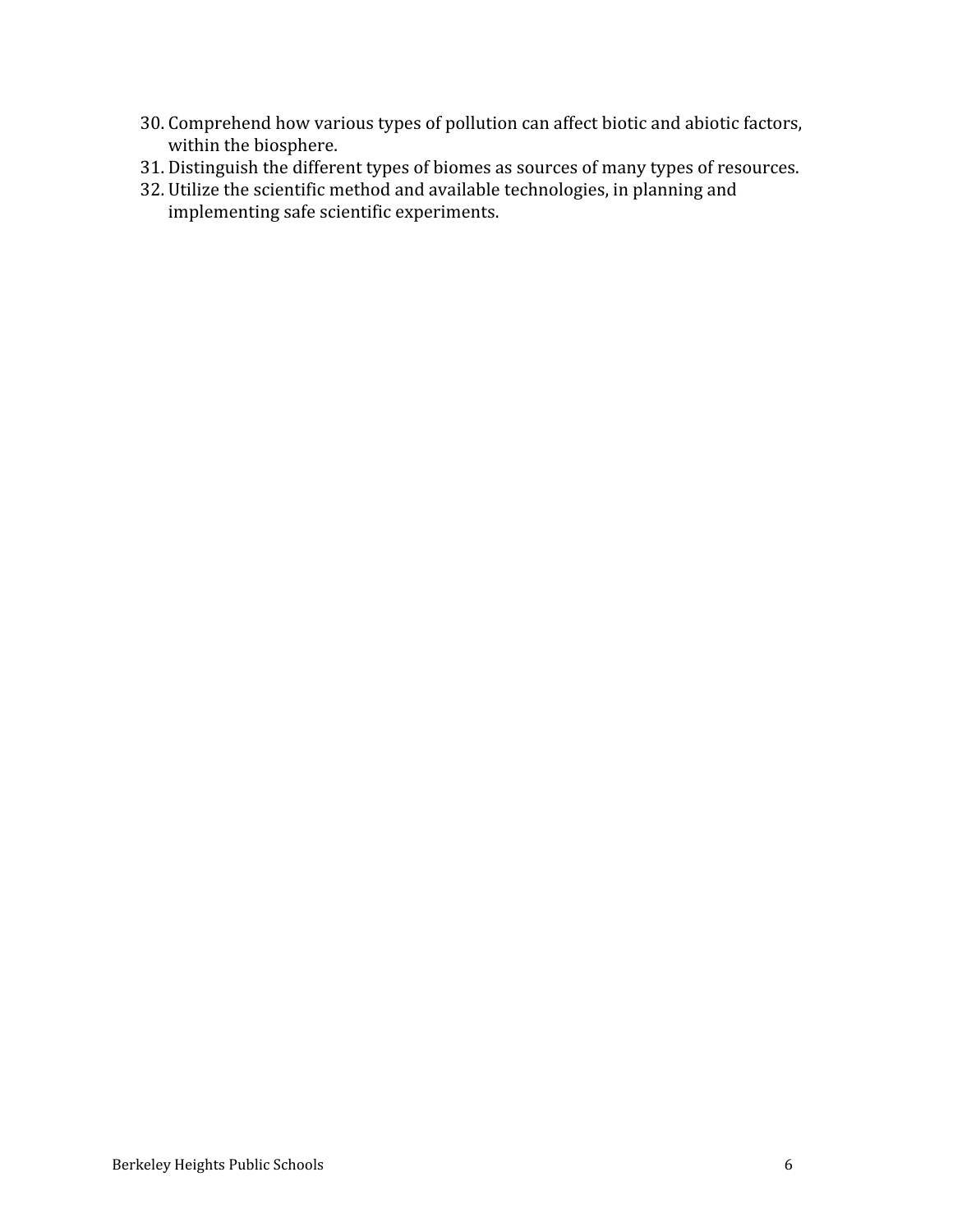# **METHODS OF EVALUATION**

Methods of evaluation that may be used in Environmental Science include, but are not limited to:

- 1. Class participation.
- 2. Homework assignments.
- 3. Individual and cooperative learning assignments.
- 4. Laboratory practical examinations/demonstrations.
- 5. Laboratory reports.
- 6. Notebooks.
- 7. Oral and written reports.
- 8. Group and individual projects.
- 9. Proper use of scientific equipment.
- 10. Quizzes (announced and unannounced).
- 11. Unit and comprehensive tests (traditional and alternative).
- 12. Final examinations (unless exempt according to school guidelines).
- 13. Performance assessments.
- 14. Transfer tasks.
- 15. Learning-based projects.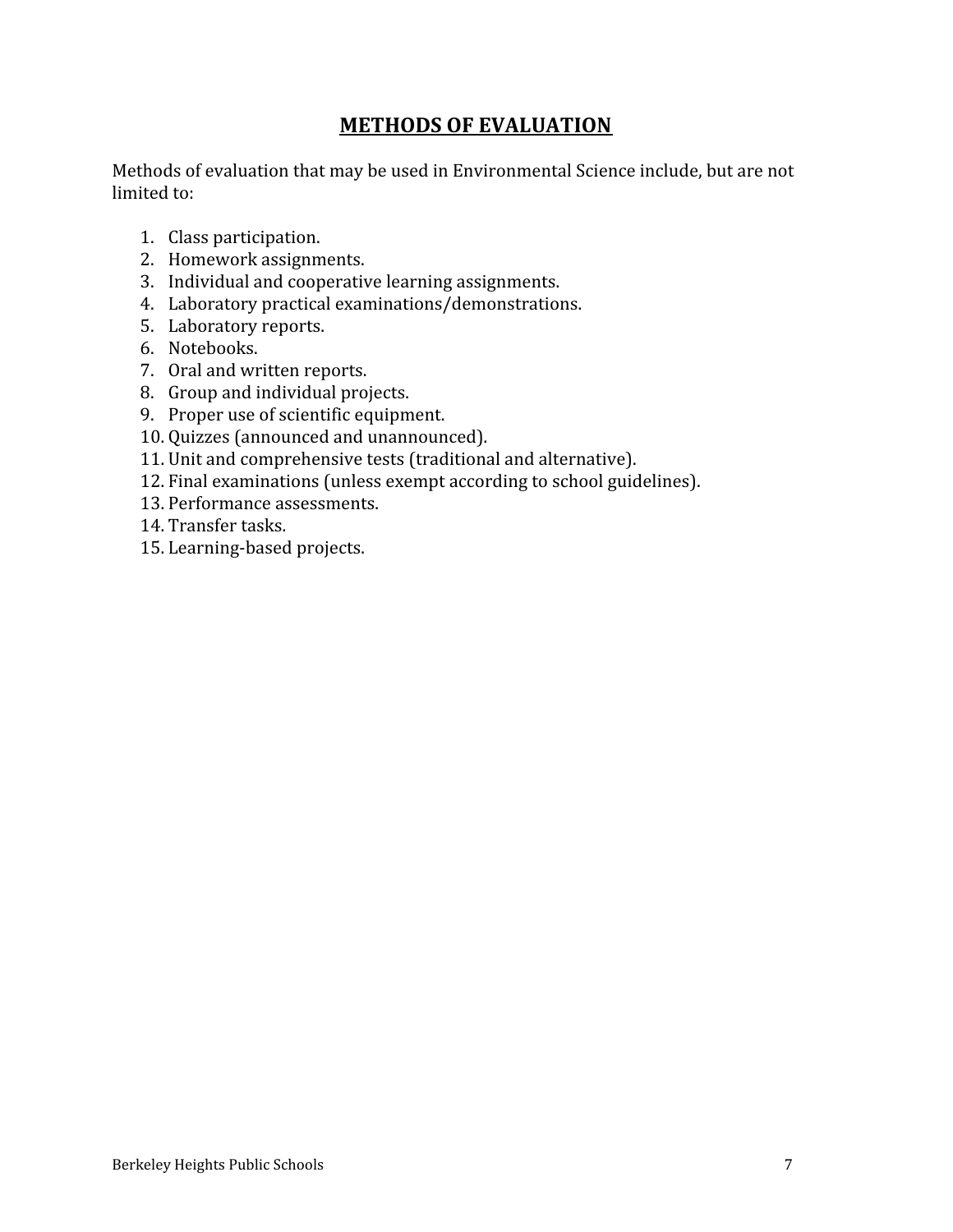# **MODIFICATIONS & ACCOMMODATIONS**

**Modifications and Accommodations for Special Education students, students with 504s, English Language Learners and Gifted and Talented students may include but are not limited to the following:**

#### **Special Education**

- Individualized Education Plans (IEPs)
- Exemplars of varied performance levels
- Multimedia presentations
- Sheltered instruction
- Consultation with ESL teachers
- Manipulatives
- Tiered/Scaffolded Lessons
- Mnemonic devices
- Visual aids
- Modeling
- Guided note-taking
- Study Guides
- Modified homework
- Differentiated pre-typed class notes and example problems
- Use of the special education teacher to re-instruct in flexible small groups for the struggling learner
- Manipulatives
- Flipped Instruction
- Word banks
- Reduced choice on assessments
- Preferential seating
- Choice activities
- Modified time requirements
- Modified notes
- Modified lesson, assessment and study guide format
- Provide an enriched curriculum and activities
- Independent projects
- Contracts/behavior support plans
- Open-ended responses
- Project-based learning
- Group activities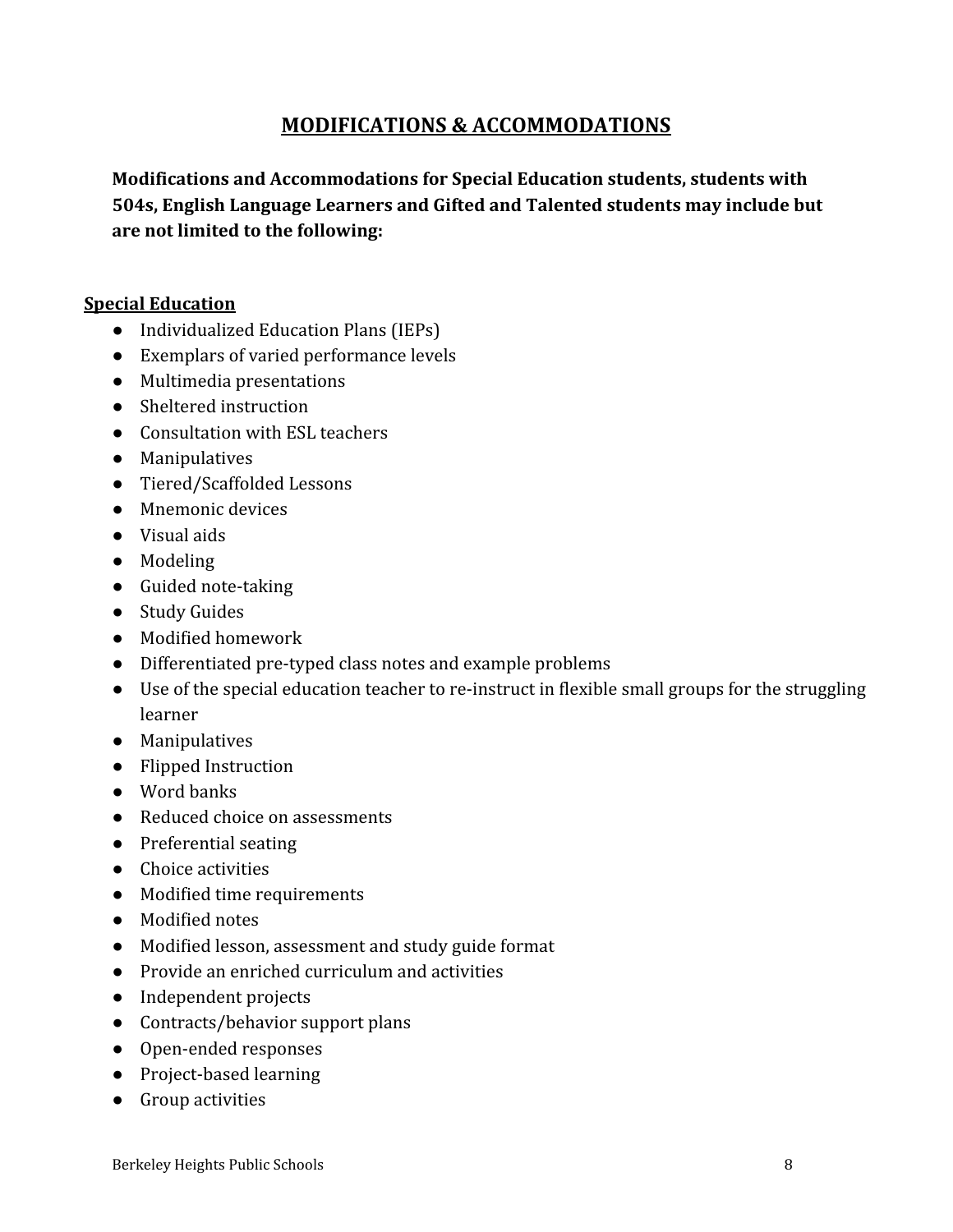- Guided Notes
- Functional learning incorporated into each lesson
- Exploration Activities
- Assessment read aloud
- Small group assessments
- Organizational Support
- Oral questioning assessments to supplement written response
- Pre-writing Structural Supports for extended writing tasks
- Ongoing teacher feedback as part of the writing process
- Interactive Study Guides
- Multi-sensory approach to instruction
- Written and spoken step-by-step directions
- Content-focused assessment (not grading for spelling/grammar)
- Graphic organizers
- Non-verbal cues to begin task/remain on task/refocus
- Individual monitoring for understanding/reinforced instruction
- Printed copies of class readings for application of Active Reading Strategies

# **Gifted & Talented**

- Provide one-to-one teacher support
- Curriculum Compacting
- Advanced problems to extend the critical thinking skills of the advanced learner
- Supplemental reading material for independent study
- Elevated questioning techniques using Webb's Depth of Knowledge matrix
- Curriculum Compacting
- Flexible grouping
- Tiered assignments
- Topic selection by interest
- Manipulatives
- Tiered Lessons
- Flipped Instruction
- Multimedia Presentations
- Open-ended responses
- Project-based learning
- Group activities
- Guided Notes
- Conclusions and analysis of exploratory activities
- Career based learning incorporated into each lesson
- Exploration Activities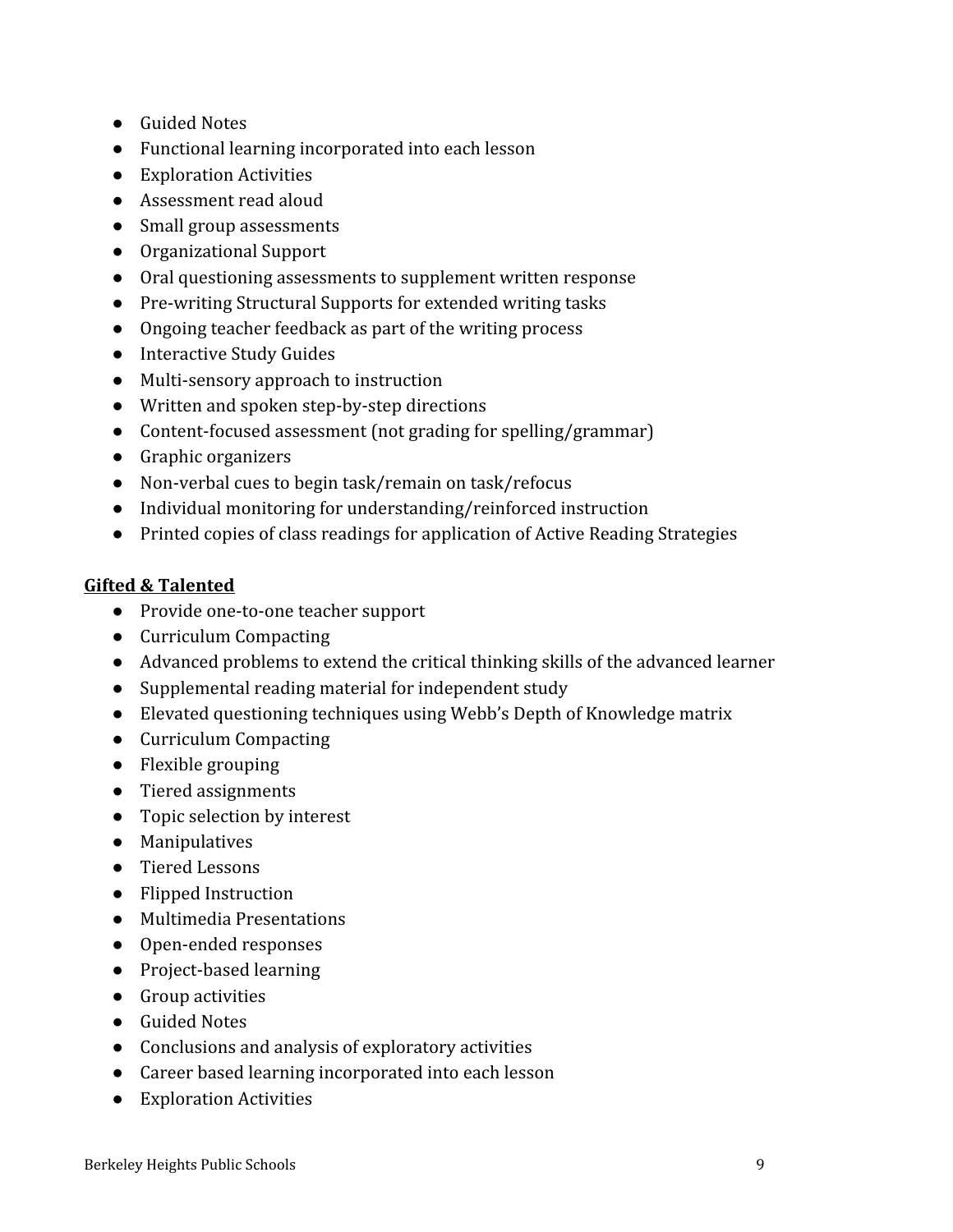● Student choice

### **ELLs**

- Exemplars of varied performance levels
- Multimedia presentations
- Sheltered instruction
- Consultation with ESL teachers
- Manipulatives
- Tiered/Scaffolded Lessons
- Mnemonic devices
- Visual aids
- Modeling
- Guided note-taking
- Study Guides
- Modified homework
- Differentiated pre-typed class notes and example problems
- Individualized instruction plans
- Manipulatives
- Flipped Instruction
- Words banks
- Reduced choice on assessments
- Preferential seating
- Choice activities
- Modified time requirements
- Modified notes
- Modify lesson, assessment and study guide format
- Provide an enriched curriculum and activities
- Contracts/management plans
- Open-ended responses
- Project-based learning
- Group activities
- Guided Notes
- Exploration Activities
- Assessment read aloud
- Small group assessments
- Oral questioning assessments to supplement written response
- Pre-writing Structural Supports for extended writing tasks
- Ongoing teacher feedback as part of the writing process
- Interactive Study Guides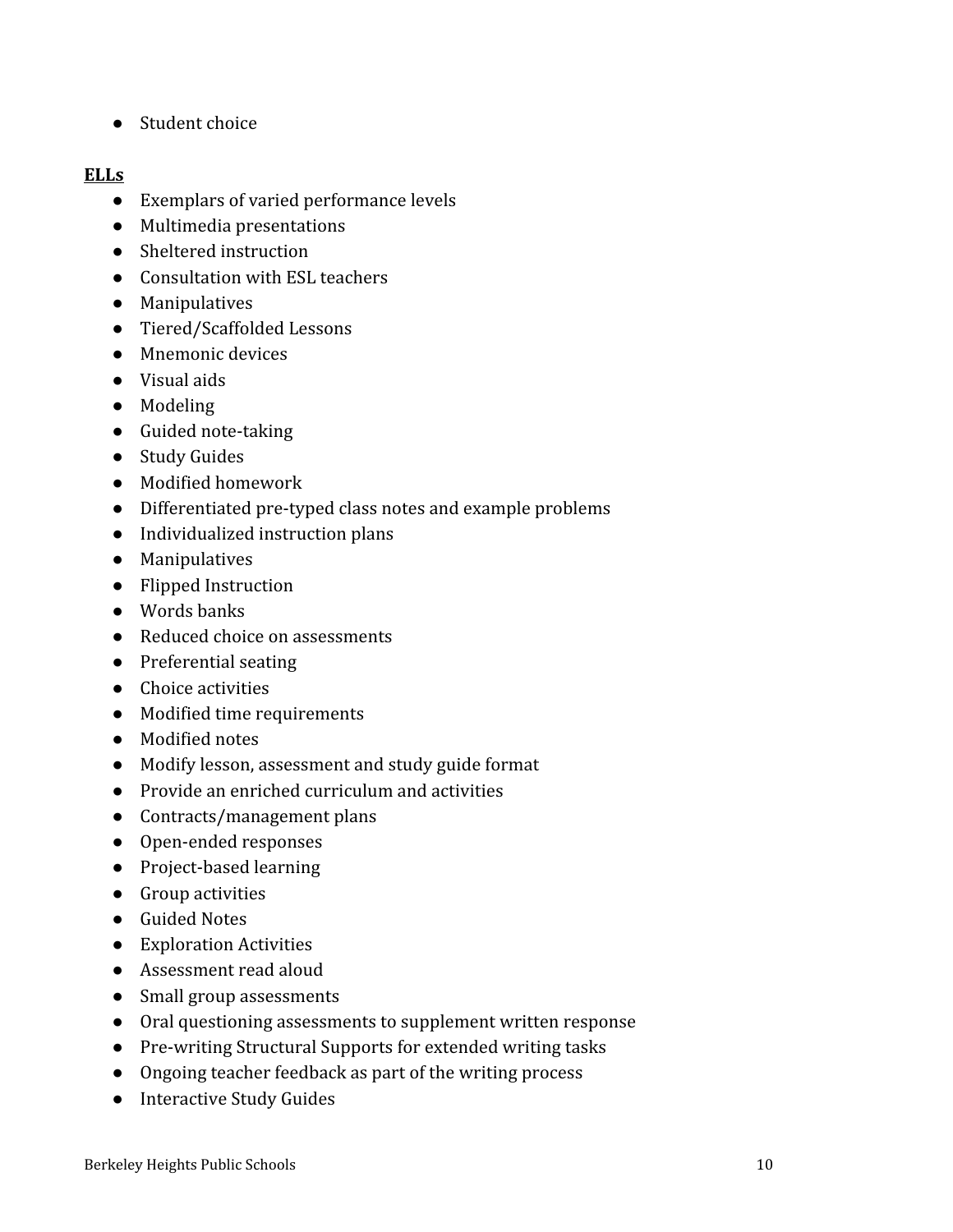- Multi-sensory approach to instruction
- Written and spoken step-by-step directions
- Graphic organizers
- Non-verbal cues to begin task/remain on task/refocus
- Individual monitoring for understanding/reinforced instruction
- Printed copies of class readings for application of Active Reading Strategies

#### **504s**

- Exemplars of varied performance levels
- Multimedia presentations
- Sheltered instruction
- Tiered/Scaffolded Lessons
- Mnemonic devices
- Visual aids
- Modeling
- Guided note-taking
- Study Guides
- Differentiated pre-typed class notes and example problems
- Manipulatives
- Words banks
- Reduced choice on assessments
- Preferential seating
- Modified time requirements
- Modified notes
- Modify lesson, assessment and study guide format
- Modified homework
- Independent projects
- Contracts/management plans
- Open-ended responses
- Project-based learning
- Group activities
- Guided Notes
- Exploration Activities
- Assessment read aloud
- Small group assessments
- Organizational Support
- Oral questioning assessments to supplement written response
- Pre-writing Structural Supports for extended writing tasks
- Ongoing teacher feedback as part of the writing process
- Interactive Study Guides
- Multi-sensory approach to instruction
- Written and spoken step-by-step directions
- Content-focused assessment (not grading for spelling/grammar)
- Graphic organizers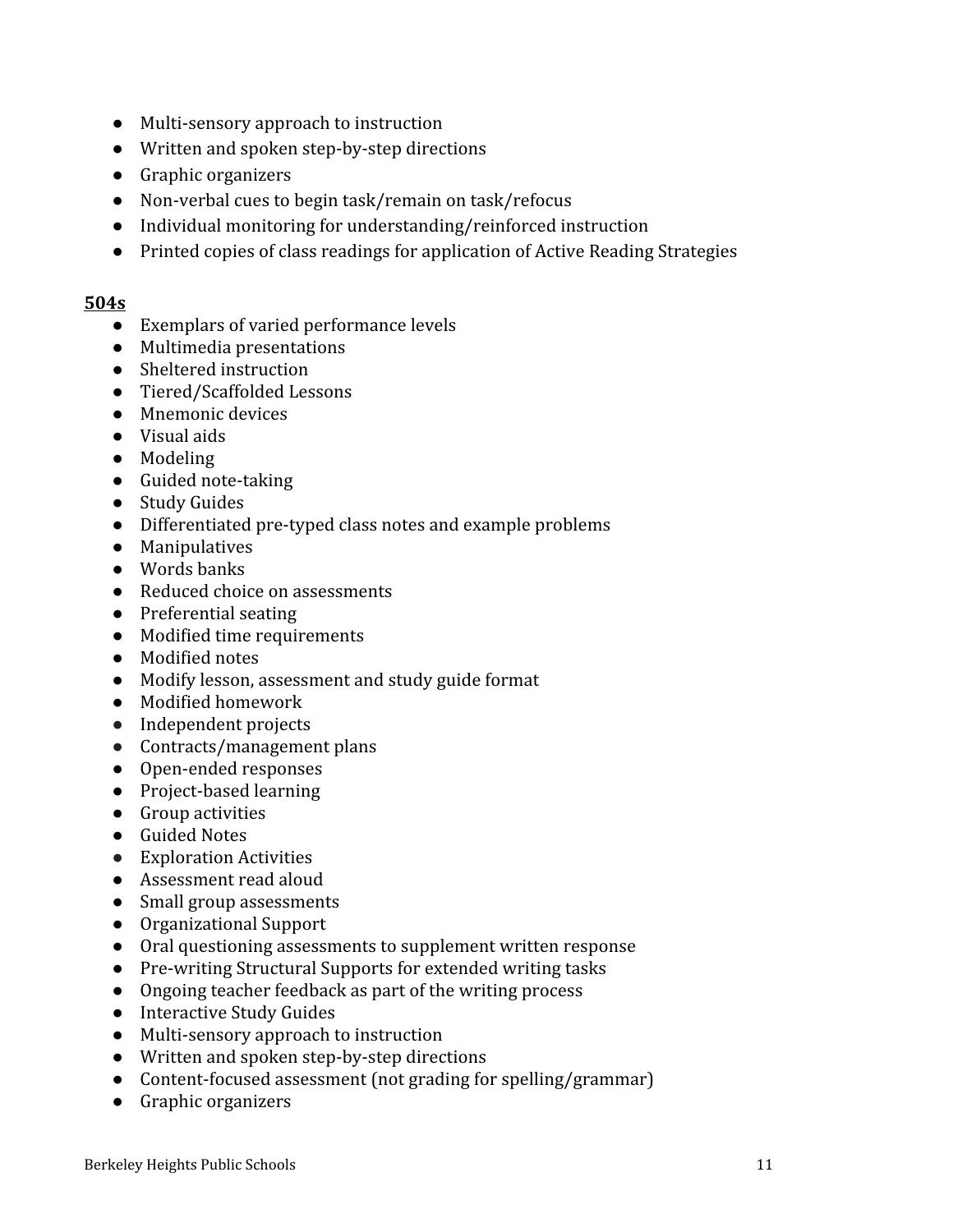- Non-verbal cues to begin task/remain on task/refocus
- Individual monitoring for understanding/reinforced instruction
- Printed copies of class readings for application of Active Reading Strategies

#### **Students at Risk of Failure**

- Exemplars of varied performance levels
- Multimedia presentations
- Tiered/Scaffolded Lessons
- Modeling
- Guided note-taking
- Study Guides
- Differentiated pre-typed class notes and example problems
- Individualized instruction plans
- Words banks
- Reduced choice on assessments
- Preferential seating
- Choice activities
- Modified time requirements
- Modified notes
- Modified lesson, assessment and study guide format
- Modified homework
- Provide an enriched curriculum and activities
- Contracts/management plans
- Open-ended responses
- Project-based learning
- Group activities
- Guided Notes
- Exploration Activities
- Assessment read aloud
- Small group assessments
- Oral questioning assessments to supplement written response
- Pre-writing Structural Supports for extended writing tasks
- Ongoing teacher feedback as part of the writing process
- Interactive Study Guides
- Multi-sensory approach to instruction
- Written and spoken step-by-step directions
- Graphic organizers
- Non-verbal cues to begin task/remain on task/refocus
- Individual monitoring for understanding/reinforced instruction
- Printed copies of class readings for application of Active Reading Strategies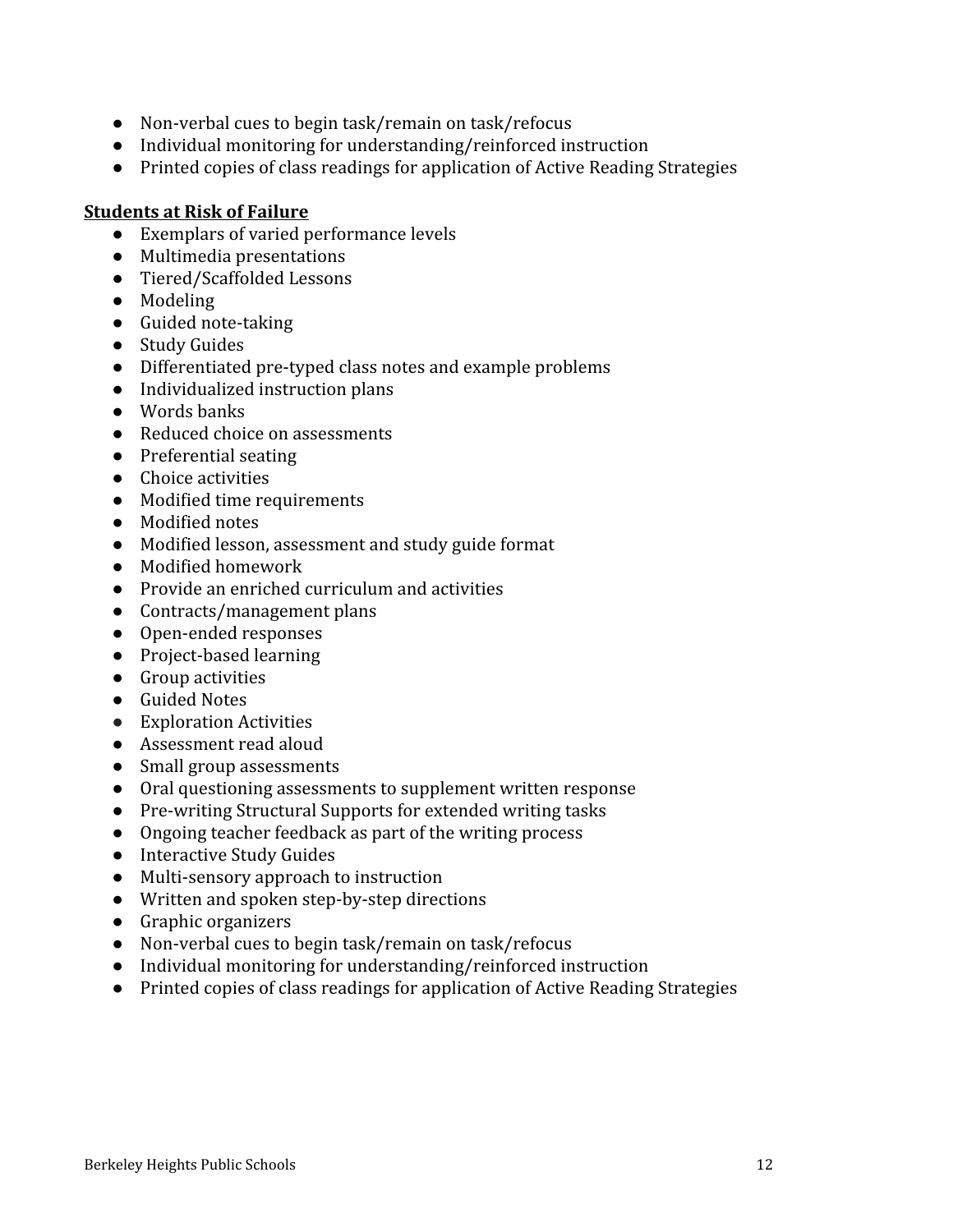# **SCOPE AND SEQUENCE COURSE OUTLINE/STUDENT OBJECTIVES**

# **The student will be able to:**

| <b>Standards</b>                                                                                                                                                                                                                                                                                                                                                                                                                                                                                                                                                                                                                                                                                                                                         | <b>Course Outline/ Student Objectives</b>                                                                                                                                                                                                                                                                                                                                                                                                                                                                                                                                                                                                                                                                                                                                                                                                                                                                                                                                                                                                                                                                                                                                                                                                                                                                                                                                                                                                                                                                                                                                                                                                                                                                                          |  |
|----------------------------------------------------------------------------------------------------------------------------------------------------------------------------------------------------------------------------------------------------------------------------------------------------------------------------------------------------------------------------------------------------------------------------------------------------------------------------------------------------------------------------------------------------------------------------------------------------------------------------------------------------------------------------------------------------------------------------------------------------------|------------------------------------------------------------------------------------------------------------------------------------------------------------------------------------------------------------------------------------------------------------------------------------------------------------------------------------------------------------------------------------------------------------------------------------------------------------------------------------------------------------------------------------------------------------------------------------------------------------------------------------------------------------------------------------------------------------------------------------------------------------------------------------------------------------------------------------------------------------------------------------------------------------------------------------------------------------------------------------------------------------------------------------------------------------------------------------------------------------------------------------------------------------------------------------------------------------------------------------------------------------------------------------------------------------------------------------------------------------------------------------------------------------------------------------------------------------------------------------------------------------------------------------------------------------------------------------------------------------------------------------------------------------------------------------------------------------------------------------|--|
| Standards:<br><b>HS-ESS3-6</b> : Use a<br>computational<br>representation to illustrate<br>the relationships among<br>Earth systems and how<br>those relationships are being<br>modified due to human<br>activity<br>HS-LS2-7: Design, evaluate,<br>and refine a solution for<br>reducing the impacts of<br>human activities on the<br>environment and<br>biodiversity.*<br><b>Technology: 8.1.12.A.3;</b><br>8.1.12.C.1; 8.2.12.C.4;<br>8.2.12.C.5; 8.2.12.B.2;<br>B.2.12.B.5<br>21st Century: CRP2; CRP4;<br>CRP8; 9.2.12.C.7; 9.3.ST.2;<br>9.3.ST-ET.2; 9.3.ST-ET.3;<br>9.3.ST-SM.1; 9.3.ST-SM.2<br>Cross-Curricular:<br>RST.11-12.7; RST.11-12.8;<br>RST.11-12.2; WHST.9-12.2;<br>MP.2; MP.4; N-Q.A.1;<br>N-Q.A.2; N-Q.A.3; S-ID.A.1;<br>$S$ -IC.B.6 | Introduction To Environmental Science (4 weeks)<br>I.<br>A. Discuss in Groups the Meaning of the Term "Environment"<br>Read and Analyze Excerpts from "Eyes Wide Open: Going<br>B.<br>Behind the Environmental Headlines" (Taking Sides",<br>p.134) and "Is Global Warming a Catastrophe That<br><b>Warrants Immediate Action?"</b><br>Develop Rational for Participating in Environmental<br>C.<br><b>Science Studies</b><br>D. Review Key Concepts and Processes in Science and<br>Research<br>1. Discuss why science is both an area of study and a<br>process in which to be engaged<br>2. Develop a framework for the experimental study<br>of the environment<br>a) make observations<br>b) develop and state a hypothesis<br>c) design experiments to test the hypothesis<br>d) develop targeted predictions based on<br>hypothesis and models<br>e) represent results in meaningful ways<br>Demonstrate an understanding of this framework<br>3.<br>by designing an experiment<br>4. Demonstrate how to measure and/or calculate<br>temperature, density, and volume<br>Discuss the relationship between temperature,<br>5.<br>density, and volume and the impact that these<br>physical quantities have on the environment<br>Develop and/or Review Fundamental Scientific Skills by:<br>Е.<br>1. Interpreting sample data tables and graphs<br>Analyzing maps including:<br>2.<br>a) geographic<br>Political<br>b)<br>resource<br>c)<br>Population<br>d)<br>gross domestic product<br>e)<br>Creating models and diagrams to explain scientific<br>3.<br>phenomenon<br>Develop and/or Review Fundamental Math Skills as They<br>F.<br>Relate to Scientific Contexts by:<br>Breaking down and solving word problems.<br>1. |  |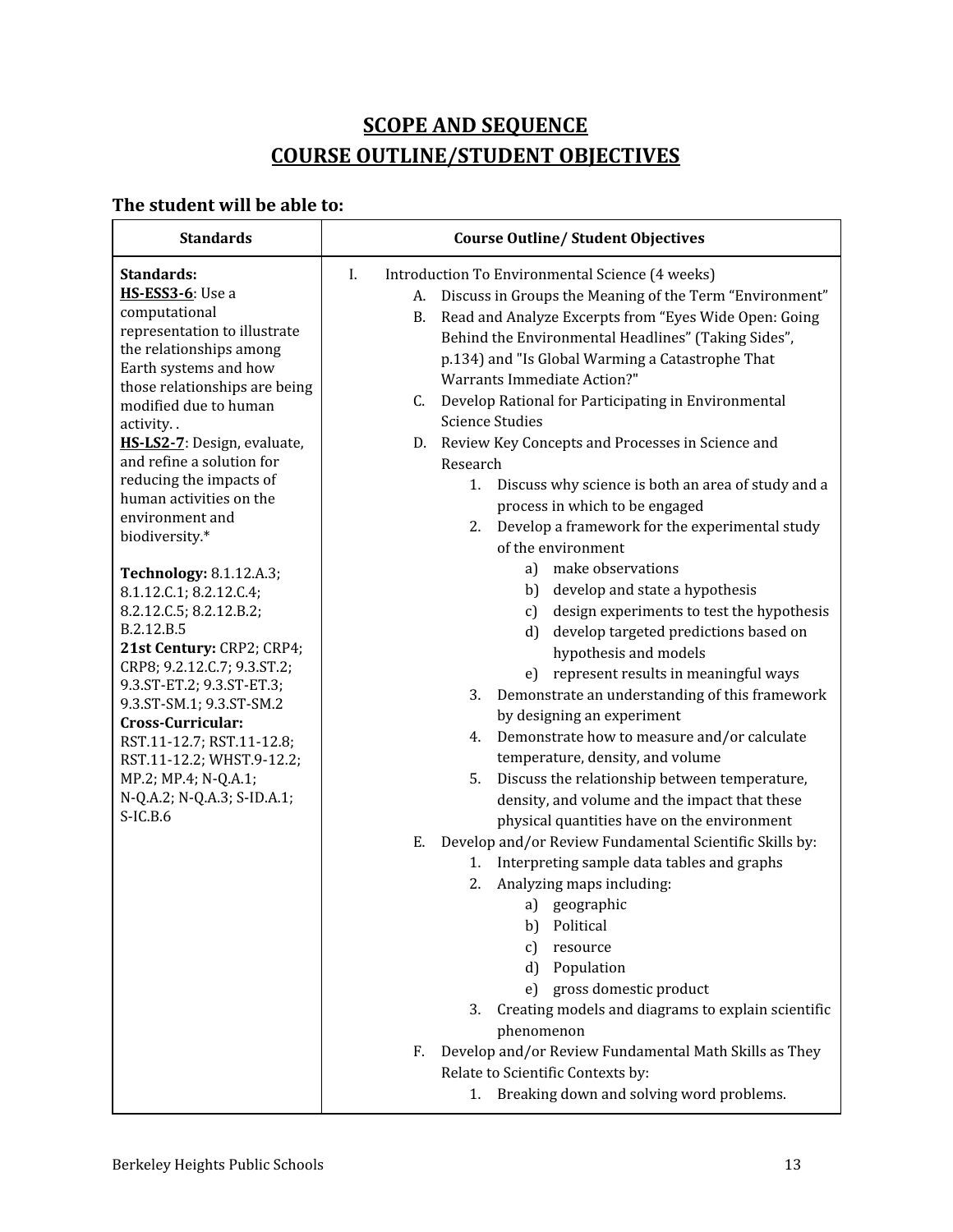|                                                         | Calculating percent increase/decrease<br>2.<br>Representing results using significant digits and<br>3.<br>exponential notation<br>Read Environmental Science, Chapter 1, "Environmental<br>G.<br>Problems, Their Causes, and Sustainability"<br>Use Information from the Reading to Identify the Major<br>Н.<br>Themes Unique to Environmental Science<br>Energy conversions underlie all ecological<br>1.<br>processes<br>The Earth itself is one interconnected system<br>2.<br>Humans alter natural systems<br>3.<br>Environmental problems have a cultural and<br>4.<br>social context<br>Human survival depends on developing practices<br>5.<br>that will achieve sustainable systems<br>Develop the Relationship between Biodiversity and<br>I.<br>Evolution by Engaging in a Study of GL's Oak Population<br>1. "Classifying Oaks with DNA"<br>"Biology Inquiries"<br>2.<br>Use Data from the Labs to Modify the Definition of<br>J.<br>"Environment"<br>Include the interconnected nature of all living and<br>1.<br>nonliving things<br>Relate this to the concept of a feed-back loop<br>2.<br>K. Breakdown the Concept of Sustainability<br>Tour the inner workings of the school<br>1.<br>Identify ways that the school does and does not<br>2.<br>exhibit sustainability |
|---------------------------------------------------------|----------------------------------------------------------------------------------------------------------------------------------------------------------------------------------------------------------------------------------------------------------------------------------------------------------------------------------------------------------------------------------------------------------------------------------------------------------------------------------------------------------------------------------------------------------------------------------------------------------------------------------------------------------------------------------------------------------------------------------------------------------------------------------------------------------------------------------------------------------------------------------------------------------------------------------------------------------------------------------------------------------------------------------------------------------------------------------------------------------------------------------------------------------------------------------------------------------------------------------------------------------------------------------------|
|                                                         |                                                                                                                                                                                                                                                                                                                                                                                                                                                                                                                                                                                                                                                                                                                                                                                                                                                                                                                                                                                                                                                                                                                                                                                                                                                                                        |
| Standards:<br>HS-ESS2-6: Develop a                      | Interdependence Of Earth's Systems (8 weeks)<br>II.<br>A. Energy and Matter                                                                                                                                                                                                                                                                                                                                                                                                                                                                                                                                                                                                                                                                                                                                                                                                                                                                                                                                                                                                                                                                                                                                                                                                            |
| quantitative model to                                   | Discuss the fundamental forms of mechanical<br>1.                                                                                                                                                                                                                                                                                                                                                                                                                                                                                                                                                                                                                                                                                                                                                                                                                                                                                                                                                                                                                                                                                                                                                                                                                                      |
| describe the cycling of                                 | energy                                                                                                                                                                                                                                                                                                                                                                                                                                                                                                                                                                                                                                                                                                                                                                                                                                                                                                                                                                                                                                                                                                                                                                                                                                                                                 |
| carbon among the                                        | Potential<br>a)                                                                                                                                                                                                                                                                                                                                                                                                                                                                                                                                                                                                                                                                                                                                                                                                                                                                                                                                                                                                                                                                                                                                                                                                                                                                        |
| hydrosphere, atmosphere,<br>geosphere, and biosphere    | b)<br>Kinetic<br>Examine how energy moves through an<br>2.                                                                                                                                                                                                                                                                                                                                                                                                                                                                                                                                                                                                                                                                                                                                                                                                                                                                                                                                                                                                                                                                                                                                                                                                                             |
| HS-ESS2-7: Construct an                                 | environment, by looking at models of the                                                                                                                                                                                                                                                                                                                                                                                                                                                                                                                                                                                                                                                                                                                                                                                                                                                                                                                                                                                                                                                                                                                                                                                                                                               |
| argument based on evidence                              | following biological phenomenon                                                                                                                                                                                                                                                                                                                                                                                                                                                                                                                                                                                                                                                                                                                                                                                                                                                                                                                                                                                                                                                                                                                                                                                                                                                        |
| about the simultaneous                                  | photosynthesis and cellular respiration<br>a)                                                                                                                                                                                                                                                                                                                                                                                                                                                                                                                                                                                                                                                                                                                                                                                                                                                                                                                                                                                                                                                                                                                                                                                                                                          |
| coevolution of Earth's                                  | food webs and trophic levels<br>b)                                                                                                                                                                                                                                                                                                                                                                                                                                                                                                                                                                                                                                                                                                                                                                                                                                                                                                                                                                                                                                                                                                                                                                                                                                                     |
| systems and life on Earth<br>HS-LS2-4: Use mathematical | ecological pyramids<br>C)<br>3.<br>Examine how matter moves through an                                                                                                                                                                                                                                                                                                                                                                                                                                                                                                                                                                                                                                                                                                                                                                                                                                                                                                                                                                                                                                                                                                                                                                                                                 |
| representations to support                              | environment, by looking at models of the                                                                                                                                                                                                                                                                                                                                                                                                                                                                                                                                                                                                                                                                                                                                                                                                                                                                                                                                                                                                                                                                                                                                                                                                                                               |
| claims for the cycling of                               | following natural biogeochemical cycles                                                                                                                                                                                                                                                                                                                                                                                                                                                                                                                                                                                                                                                                                                                                                                                                                                                                                                                                                                                                                                                                                                                                                                                                                                                |
| matter and flow of energy                               | Matter<br>a)                                                                                                                                                                                                                                                                                                                                                                                                                                                                                                                                                                                                                                                                                                                                                                                                                                                                                                                                                                                                                                                                                                                                                                                                                                                                           |
| among organisms in an                                   | Carbon<br>b)                                                                                                                                                                                                                                                                                                                                                                                                                                                                                                                                                                                                                                                                                                                                                                                                                                                                                                                                                                                                                                                                                                                                                                                                                                                                           |
| ecosystem.                                              | Nitrogen<br>c)                                                                                                                                                                                                                                                                                                                                                                                                                                                                                                                                                                                                                                                                                                                                                                                                                                                                                                                                                                                                                                                                                                                                                                                                                                                                         |
| HS-ESS1-5: Evaluate<br>evidence of the past and         | Phosphorous<br>d)<br>Sulfur<br>e)                                                                                                                                                                                                                                                                                                                                                                                                                                                                                                                                                                                                                                                                                                                                                                                                                                                                                                                                                                                                                                                                                                                                                                                                                                                      |
|                                                         |                                                                                                                                                                                                                                                                                                                                                                                                                                                                                                                                                                                                                                                                                                                                                                                                                                                                                                                                                                                                                                                                                                                                                                                                                                                                                        |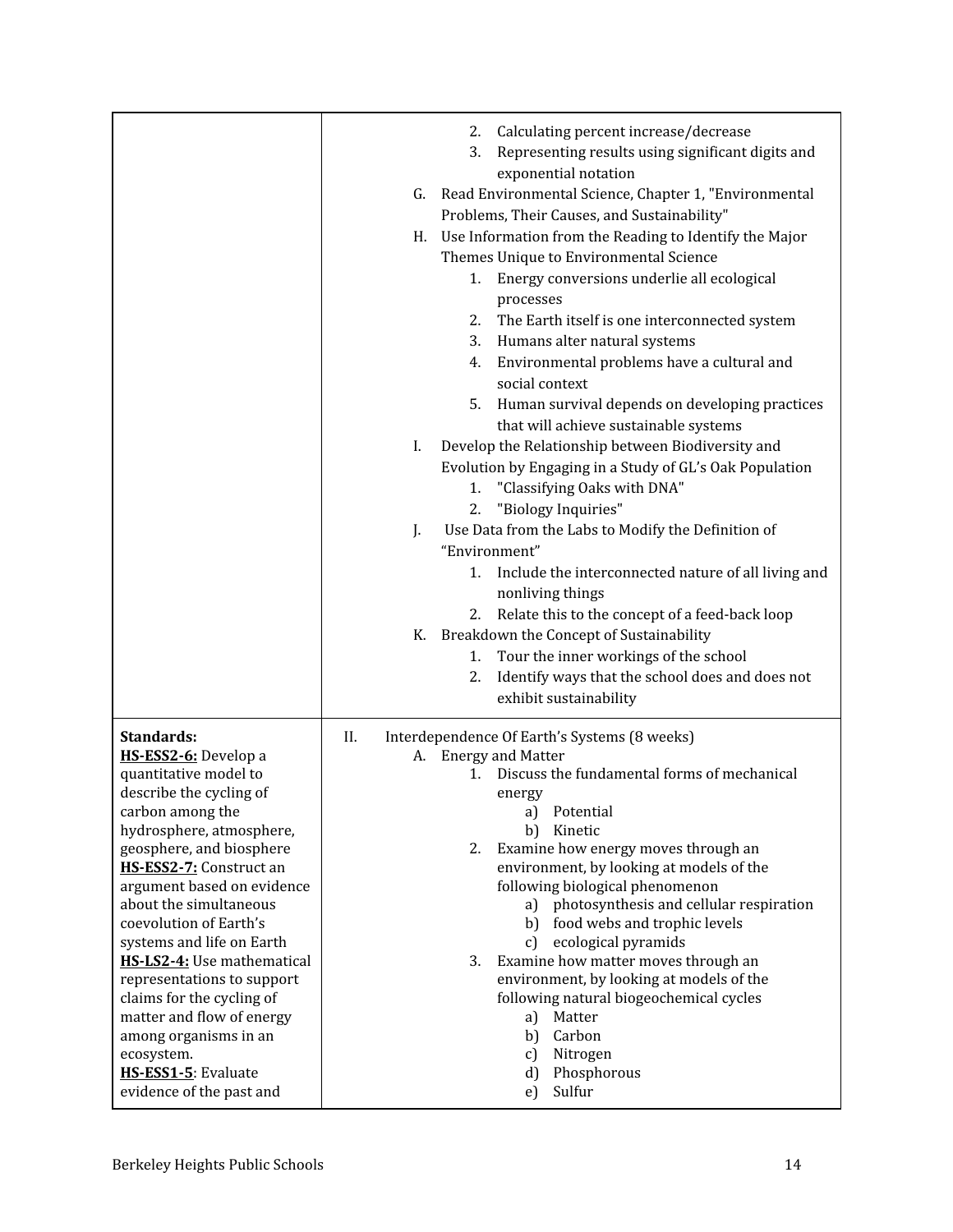| current movements of          | f)<br>Water                                                              |
|-------------------------------|--------------------------------------------------------------------------|
| continental and oceanic       | 4. Compare and contrast these models and develop                         |
| crust and the theory of plate | an argument to support the claim that "all matter                        |
| tectonics to explain the ages | and energy are conserved"                                                |
| of crustal rocks.             | 5. Identify ways that other thermodynamic                                |
|                               | principles appear in these models                                        |
| Technology: 8.1.12.A.3;       | The Earth<br><b>B.</b>                                                   |
| 8.1.12.C.1; 8.2.12.C.4;       | Writing exercise - What is your "oikos" - How<br>1.                      |
| 8.2.12.C.5; 8.2.12.B.2;       | much do you need to know about the place where                           |
| B.2.12.B.5                    | you live, and why? (See Taking Sides p.23)                               |
| 21st Century: CRP2; CRP4;     | 2. Examine models of the Earth and identify the                          |
| CRP8; 9.2.12.C.7; 9.3.ST.2;   | major components that compose it                                         |
| 9.3.ST-ET.2; 9.3.ST-ET.3;     | a) Geosphere                                                             |
| 9.3.ST-SM.1; 9.3.ST-SM.2      | b) Atmosphere                                                            |
| Cross-Curricular:             | c) Hydrosphere                                                           |
| RST.11-12.1; RST.11-12.2;     | d) Biosphere                                                             |
| WHST.9-12.1; SL.11-12.5;      | 3. Investigate biomes maps and engage in the                             |
| MP.2; MP.4; N-Q.A.1;          | "World's Biome Activity"                                                 |
| N-Q.A.2; N-Q.A.3              | 4. Break into small groups to research one of the                        |
|                               | processes that occur in the four Earth spheres and                       |
|                               | develop a presentation to explain this to                                |
|                               | classmates                                                               |
|                               | a) nitrogen fixation                                                     |
|                               | b) Ammonification                                                        |
|                               | c) Nitrification                                                         |
|                               | d) Assimilation                                                          |
|                               | Denitrification<br>e)                                                    |
|                               | carbon sink<br>f)                                                        |
|                               | Transpiration<br>g)                                                      |
|                               | h) Infiltration                                                          |
|                               | Percolation<br>i)<br>5.                                                  |
|                               | Turnkey their knowledge of their assigned<br>process to their classmates |
|                               | 6. Read Environmental Science, Chapter 2, "Science,                      |
|                               | Matter, and Energy"                                                      |
|                               | Conduct the "History of a Carbon Atom" lab<br>7.                         |
|                               | investigation (Biology Inquiries pp.168 & 170)                           |
|                               | Geosphere<br>C.                                                          |
|                               | Use the Mobile Earth History App to:<br>1.                               |
|                               | observe how plate tectonics has changed<br>a)                            |
|                               | the Earth                                                                |
|                               | b) identify different plate boundaries and                               |
|                               | the effect they have to the lithosphere                                  |
|                               | (1) convergent boundary                                                  |
|                               | (2) divergent boundary                                                   |
|                               | (3) transform boundary                                                   |
|                               | Develop the concept of a geologic time<br>C)                             |
|                               | scale                                                                    |
|                               | Identify observable evidence that plates continue<br>2.                  |
|                               | to shift and affect the Earth                                            |
|                               | a) Earthquakes                                                           |
|                               | b) Volcanoes                                                             |
|                               | Investigate these phenomena and explain how<br>3.                        |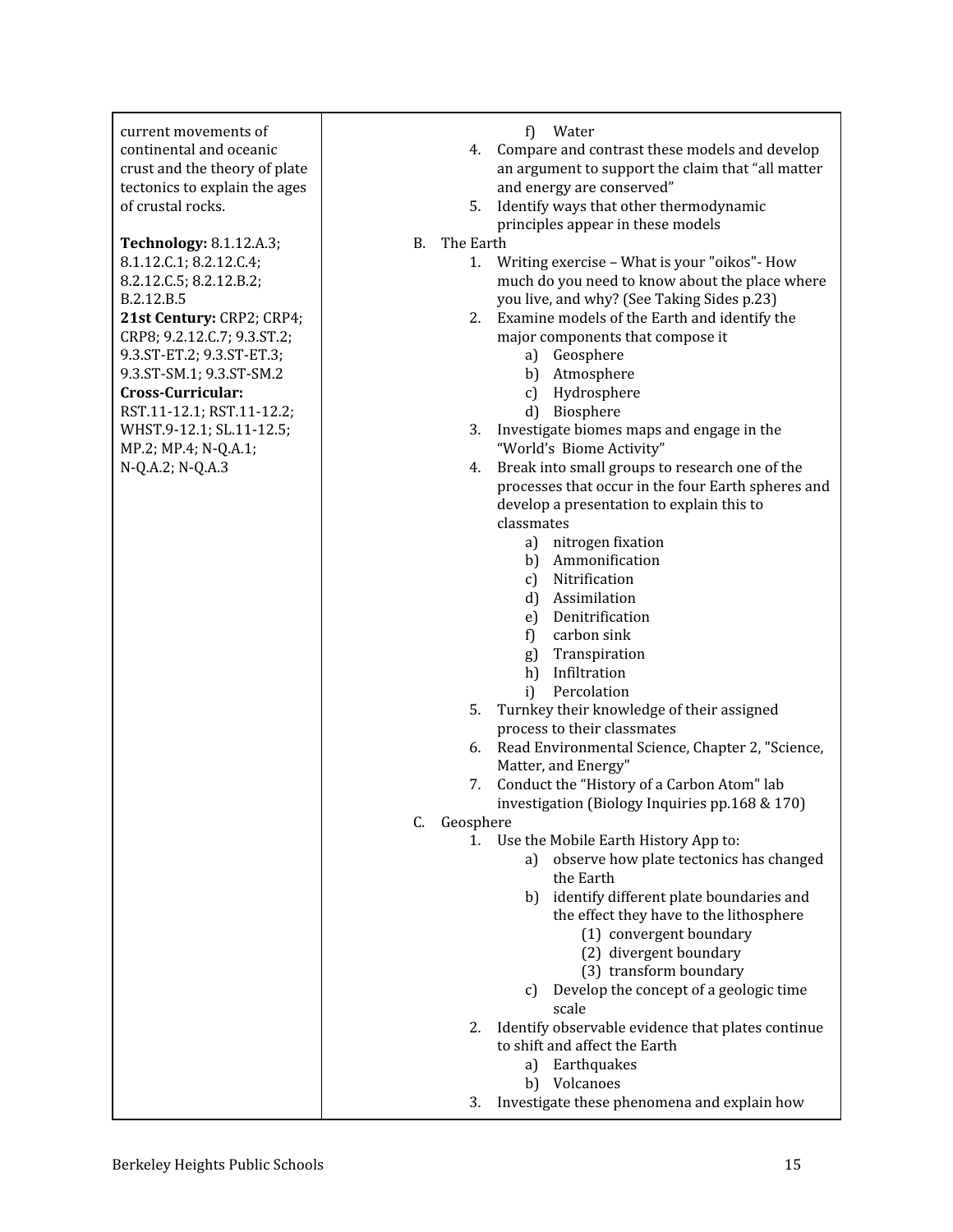| they occur                                          |
|-----------------------------------------------------|
| 4. Examine the Earth/Sun relationship and explain   |
| how/why the following occur                         |
| Seasons<br>a)                                       |
| solar intensity<br>b)                               |
| D. Atmosphere/Hydrosphere                           |
| 1. Determine the relationship between the           |
| atmosphere and hydrosphere                          |
| examine the composition and structure of<br>a)      |
| each system                                         |
| b) explain the interactions between the             |
| atmosphere and the oceans in creating               |
| (1) Weather                                         |
| (2) Climate                                         |
| compare and contrast the impact that the<br>c)      |
| Coriolis Effect has on the atmosphere and           |
| hydrosphere                                         |
| identify atmospheric and hydrosphere<br>d)          |
| anomalies, such as the El Niño Southern             |
| Oscillation, and the effects they have on           |
| these systems                                       |
| Develop an understanding of the importance of<br>2. |
| ozone to planet survival                            |
| a) construct and utilize Schoenbein paper, to       |
| identify the presence of ozone and its              |
| formation                                           |
| b) discuss the causes and effect of ozone           |
| depletion and determine strategies for              |
| reducing this phenomenon                            |
| research relevant laws and treaties that<br>c)      |
| were developed, including the Montreal              |
| Protocol, and examine how and why                   |
| these were successful or unsuccessful               |
| 3.<br>Develop an understanding of the relationship  |
| between the greenhouse effect and climate           |
| construct a "greenhouse in a jar" to study<br>a)    |
| the effects of global warming and the               |
| greenhouse effect                                   |
| identify greenhouse gasses<br>b)                    |
| develop a mechanism that explains the<br>C)         |
| greenhouse effect                                   |
| perform a lab on "Specific Heat and<br>d)           |
| Climate" (Molnar p.35)                              |
| read Environmental Science, Chapter 5,<br>e)        |
| "Climate and Biodiversity"                          |
| discuss the impacts and consequences of<br>f)       |
| global warming                                      |
| suggest possible ways to reduce climate<br>g)       |
| change                                              |
| discuss relevant laws, treaties, and<br>h)          |
| conferences on global climate change                |
| such as the Kyoto Protocol                          |
| Biosphere<br>Е.                                     |
|                                                     |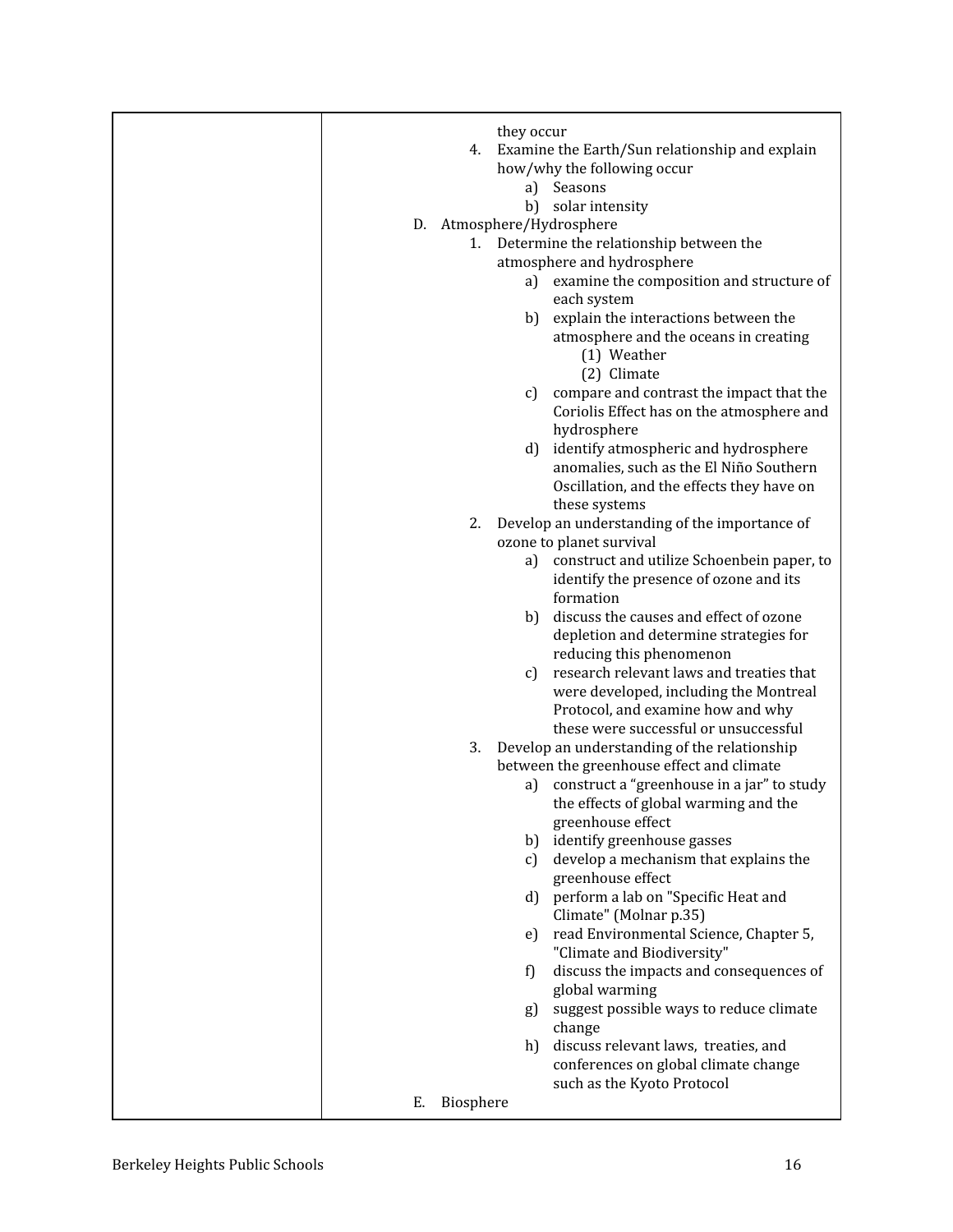| 1. |           | Investigate the fundamental structure and<br>function of an ecosystem |
|----|-----------|-----------------------------------------------------------------------|
|    |           | a) read Environmental Science, Chapter 3,                             |
|    |           |                                                                       |
|    |           | "Ecosystems: What Are They and How Do                                 |
|    |           | They Work?"                                                           |
|    |           | b) conduct the "Using a Microscope" (soil                             |
|    |           | analysis), and "Microhabitats" labs (Roa                              |
|    |           | p.188)                                                                |
|    | c)        | examine the ecosystems around the high                                |
|    |           | school and determine the:                                             |
|    |           |                                                                       |
|    |           | (1) biological populations and                                        |
|    |           | communities                                                           |
|    |           | (2) ecological niches                                                 |
|    |           | (3) relationships and interactions                                    |
|    |           | among species                                                         |
|    |           | (4) Keystone species                                                  |
|    |           | (5) species diversity and edge effects                                |
|    | d)        | apply these concepts to ecosystems                                    |
|    |           | around the world and examine why they                                 |
|    |           | differ from the ecosystem around the                                  |
|    |           |                                                                       |
|    |           | high school                                                           |
| 2. |           | Investigate the importance of ecosystems                              |
|    | diversity |                                                                       |
|    |           | a) conduct a study of the property                                    |
|    |           | surrounding the high school, to construct                             |
|    |           | the concept of biodiversity                                           |
|    |           | b) extend this knowledge by performing the                            |
|    |           | Shannon Weiner Diversity Index Primary                                |
|    |           | Productivity Lab and develop an                                       |
|    |           | understanding of the following:                                       |
|    |           | (1) species richness                                                  |
|    |           | (2) species evenness                                                  |
|    |           | (3) species diversity                                                 |
|    |           |                                                                       |
|    |           | (4) genetic diversity                                                 |
|    |           | (5) ecological diversity                                              |
|    | c)        | watch the video "Biodiversity                                         |
|    |           | Researcher"                                                           |
|    |           | d) read Environmental Science, Chapter 4,                             |
|    |           | "Evolution and Biodiversity"                                          |
|    | e)        | conduct the experiment "The Lost World"                               |
|    |           | Biology Inquiries p.143 - skull                                       |
|    |           | classification                                                        |
| 3. |           | Discuss ecosystem services                                            |
|    |           | a) read "Do Ecosystem Services Have                                   |
|    |           | Economic Value?" (Taking Sides, p.40)                                 |
|    |           | and respond to the essential question                                 |
|    | b)        | create an argument for or against                                     |
|    |           | ecosystem services and debate with                                    |
|    |           |                                                                       |
|    |           | classmates                                                            |
| 4. |           | Investigate natural ecosystem change and explain                      |
|    |           | the effect it has on local and global populations                     |
|    | a)        | review the concept of climate shift                                   |
|    | b)        | discuss species movement                                              |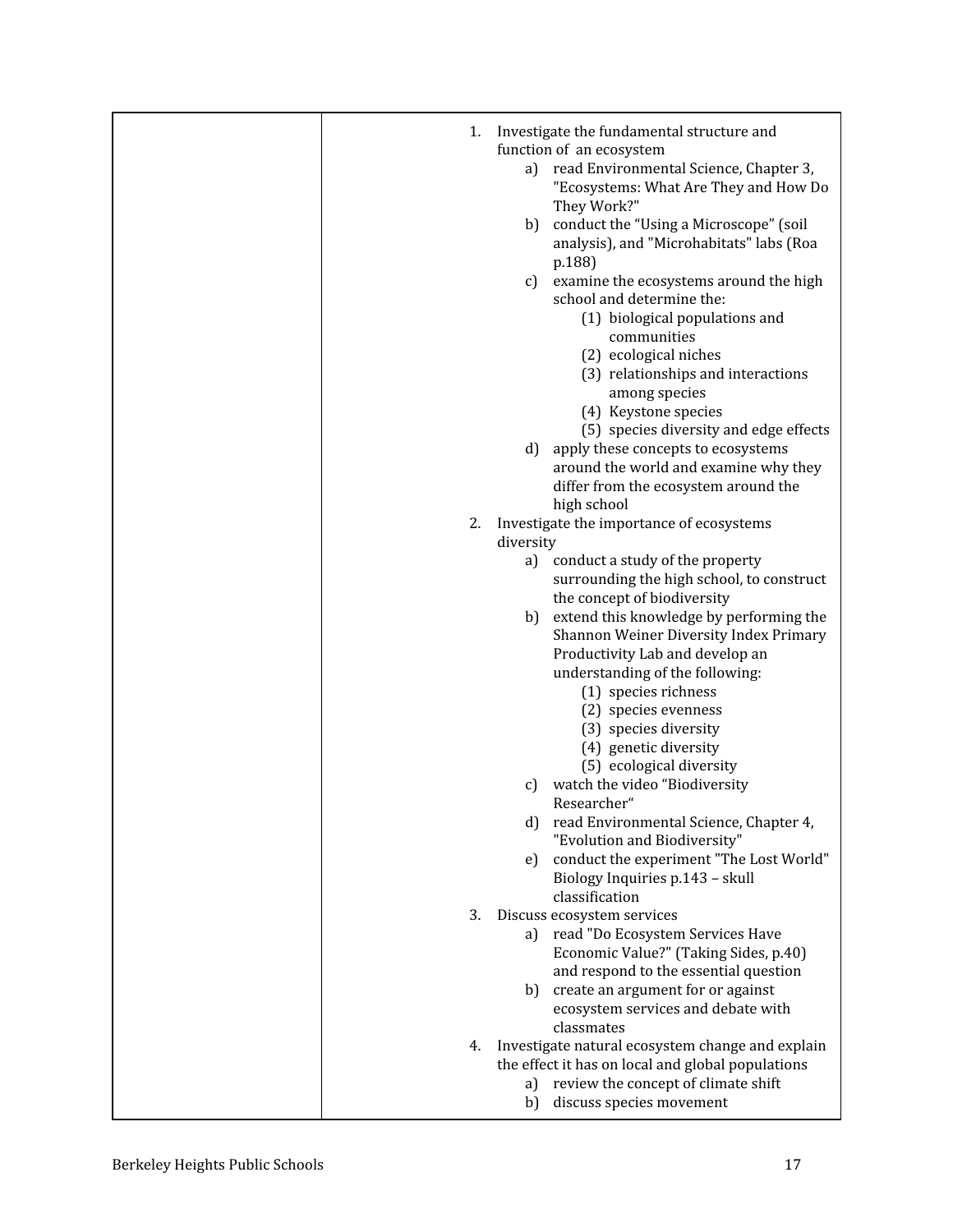|          | examine ecological succession by reading<br>C)<br>"Investigating Forest Succession"<br>(Biology Inquires p.178)<br>d) perform the "Carrying Capacity" lab<br>read Environmental Science, Chapter 6,<br>e)                                                                                     |
|----------|-----------------------------------------------------------------------------------------------------------------------------------------------------------------------------------------------------------------------------------------------------------------------------------------------|
| 5.       | "Community and Population Ecology"<br>Contrast natural ecosystem changes to those that<br>are caused due to human interference<br>watch the video "Yellowstone Wolves"<br>a)<br>conduct the "Longitudinal Studies" lab<br>b)<br>(Roa p.199)<br>conduct the Gypsy Moth lab (AP Central),<br>C) |
|          | to develop an understanding of the effect<br>of invasive species<br>research relevant laws and treaties that<br>d)                                                                                                                                                                            |
|          | work to reduce or reverse this affect<br>read Environmental Science, Chapter 8,<br>e)<br>"Sustaining Biodiversity: The Ecosystem<br>Approach" and Chapter 9, "Sustaining                                                                                                                      |
| 6.       | Biodiversity: The Species Approach"<br>Investigate the phenomenon of populations and                                                                                                                                                                                                          |
|          | endangered species                                                                                                                                                                                                                                                                            |
|          | conduct the "Endangered Species I -<br>a)                                                                                                                                                                                                                                                     |
|          | What's Happening?" (Roa p.221) and                                                                                                                                                                                                                                                            |
|          | "Endangered Species II- Who Cares?"                                                                                                                                                                                                                                                           |
|          | (Roa p.233) lab activities                                                                                                                                                                                                                                                                    |
|          | (1) examine the Endangered Species<br>Act (ESA)                                                                                                                                                                                                                                               |
|          | (2) discuss the impact of this<br>legislation                                                                                                                                                                                                                                                 |
|          | compare this to other initiatives such as<br>b)<br>the Convention on International Trade in<br><b>Endangered Species (CITES)</b>                                                                                                                                                              |
|          | explain solutions that are currently being<br>C)<br>attempted and the associated pros/cons<br>(1) habitat protection                                                                                                                                                                          |
|          | (2) captive breeding                                                                                                                                                                                                                                                                          |
|          | conduct the "Investigating Plant Growth -<br>d)<br>re. possible pollutants ("Biology                                                                                                                                                                                                          |
|          | Inquiries" p.45)                                                                                                                                                                                                                                                                              |
| 7.       | Examine issues associated with extinction                                                                                                                                                                                                                                                     |
|          | read the prologue and chapter 1 of The<br>a)                                                                                                                                                                                                                                                  |
|          | Sixth Extinction: An Unnatural History by                                                                                                                                                                                                                                                     |
|          | Elizabeth Kolbert, Picador, 2014                                                                                                                                                                                                                                                              |
|          | develop an understanding of the<br>b)                                                                                                                                                                                                                                                         |
|          | types/causes of extinction                                                                                                                                                                                                                                                                    |
|          | $(1)$ Mass                                                                                                                                                                                                                                                                                    |
|          | (2) Background                                                                                                                                                                                                                                                                                |
|          | (3) Anthropogenic                                                                                                                                                                                                                                                                             |
| F.<br>1. | Engage in the Following Case Studies<br>"Consider the Issues" (Biology Inquiries p.269)                                                                                                                                                                                                       |
| 2.       | "Debating Biological/Societal Topics" (p.275)                                                                                                                                                                                                                                                 |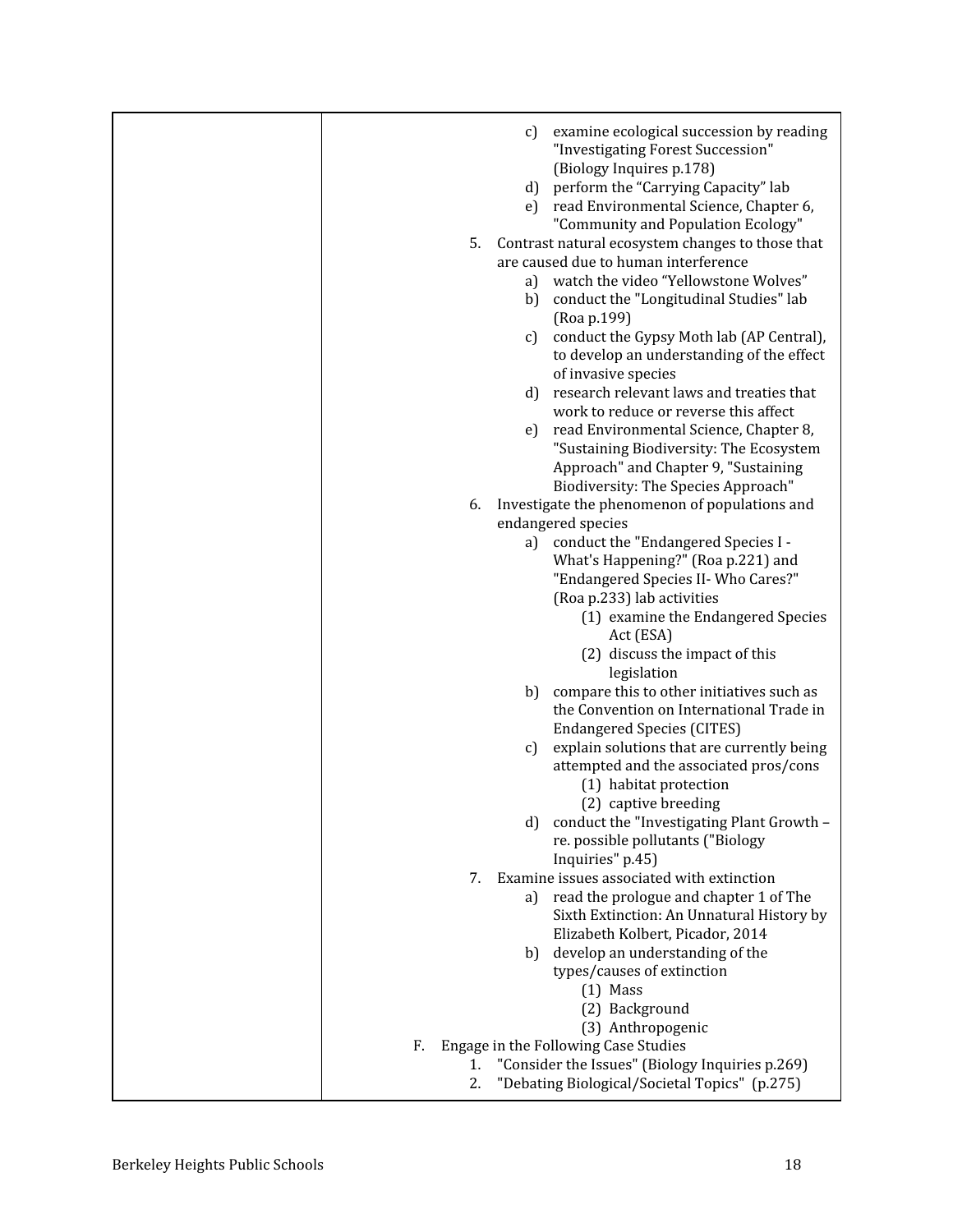| Standards:<br>HS-ESS2-2: Analyze<br>geoscience data to make the<br>claim that one change to<br>Earth's surface can create<br>feedbacks that cause<br>changes to other Earth<br>systems.<br>HS-LS2-2: Use mathematical<br>representations to support<br>and revise explanations<br>based on evidence about<br>factors affecting biodiversity<br>and populations in<br>ecosystems of different<br>scales.<br>Technology: 8.1.12.A.3;<br>8.1.12.C.1; 8.2.12.C.4;<br>8.2.12.C.5; 8.2.12.B.2;<br>B.2.12.B.5<br>21st Century: CRP2; CRP4;<br>CRP8; 9.2.12.C.7; 9.3.ST.2;<br>9.3.ST-ET.2; 9.3.ST-ET.3;<br>9.3.ST-SM.1; 9.3.ST-SM.2<br>Cross-Curricular:<br>RST.11-12.1; RST.11-12.2;<br>WHST.9-12.1; SL.11-12.5;<br>MP.2; MP.4; N-Q.A.1;<br>N-Q.A.2; N-Q.A.3 | III.<br>Human Population Dynamics (3 Weeks)<br>A. Read "Do We Have a Population Problem?" (Taking<br>Sides, p.242)<br>Explain why increases in population pose such a<br>1.<br>global problem<br>2. Identify impacts of population growth on the<br>environment and other humans<br>a) Hunger<br>b) disease<br>c) resource use<br>d) habitat destruction<br>standard of living<br>e)<br>3.<br>Relate to the carrying capacity lab from the<br>previous unit<br>B. Conduct the "Ecological Footprint" Lab<br>1. Discuss the ramifications of the data<br>2.<br>Draw conclusions about the impact of a whole<br>population<br>Discuss Human History and Examine Global Distribution of<br>C.<br>the Human Population<br>Create a "Timeline" That Compares the Earth to a Human<br>D.<br>Scale<br>Observe Population Maps, Charts of World Population, and<br>Е.<br>Data Available from the United States Census Bureau for<br>the U.S. and World<br>Explain how the population rate has changed over<br>1.<br>time<br>2. Hypothesize why this may have occurred<br>Conduct the "Population - More Is Less" Lab (Roa p.2) and<br>F.<br>Discuss the Implication It Has for Us<br>Observe the "Population Clock", Explain What It Shows,<br>G.<br>and What It Means for Us<br>Propose Possible Solutions for Our Over-Population Issue<br>H.<br>and Identify the Associated Pros/Cons of This Solution<br>Compare and Contrast Your Solution to Those That Others<br>I.<br>Have Developed<br>Read Environmental Science, Chapter 7, "Applying<br>J.<br>Population Ecology: Human Population and Urbanization" |
|-------------------------------------------------------------------------------------------------------------------------------------------------------------------------------------------------------------------------------------------------------------------------------------------------------------------------------------------------------------------------------------------------------------------------------------------------------------------------------------------------------------------------------------------------------------------------------------------------------------------------------------------------------------------------------------------------------------------------------------------------------|----------------------------------------------------------------------------------------------------------------------------------------------------------------------------------------------------------------------------------------------------------------------------------------------------------------------------------------------------------------------------------------------------------------------------------------------------------------------------------------------------------------------------------------------------------------------------------------------------------------------------------------------------------------------------------------------------------------------------------------------------------------------------------------------------------------------------------------------------------------------------------------------------------------------------------------------------------------------------------------------------------------------------------------------------------------------------------------------------------------------------------------------------------------------------------------------------------------------------------------------------------------------------------------------------------------------------------------------------------------------------------------------------------------------------------------------------------------------------------------------------------------------------------------------------------------------------------------------------------|
| Standards:<br>HS-ESS3-1: Construct an<br>explanation based on<br>evidence for how the<br>availability of natural<br>resources, occurrence of<br>natural hazards, and<br>changes in climate have<br>influenced human activity.<br>HS-ESS3-3: Create a<br>computational simulation to<br>illustrate the relationships<br>among management of<br>natural resources, the                                                                                                                                                                                                                                                                                                                                                                                  | IV.<br>Renewable And Nonrenewable Resources: Matter (6 Weeks)<br>A. Investigate Water as a Fundamental Resource<br>Conduct the "Water' We Going to Do?" lab (Roa<br>1.<br>p.270)<br>Examine the global water resources and uses<br>2.<br>agricultural<br>a)<br>Industrial<br>b)<br>domestic use<br>c)<br>Discuss issues that exist with the utilization of<br>3.<br>water<br>conduct the "Saltwater Intrusion" lab<br>a)<br>(Roa p.210)<br>conduct the Dissolved Oxygen lab (AP<br>b)<br>Central)                                                                                                                                                                                                                                                                                                                                                                                                                                                                                                                                                                                                                                                                                                                                                                                                                                                                                                                                                                                                                                                                                                        |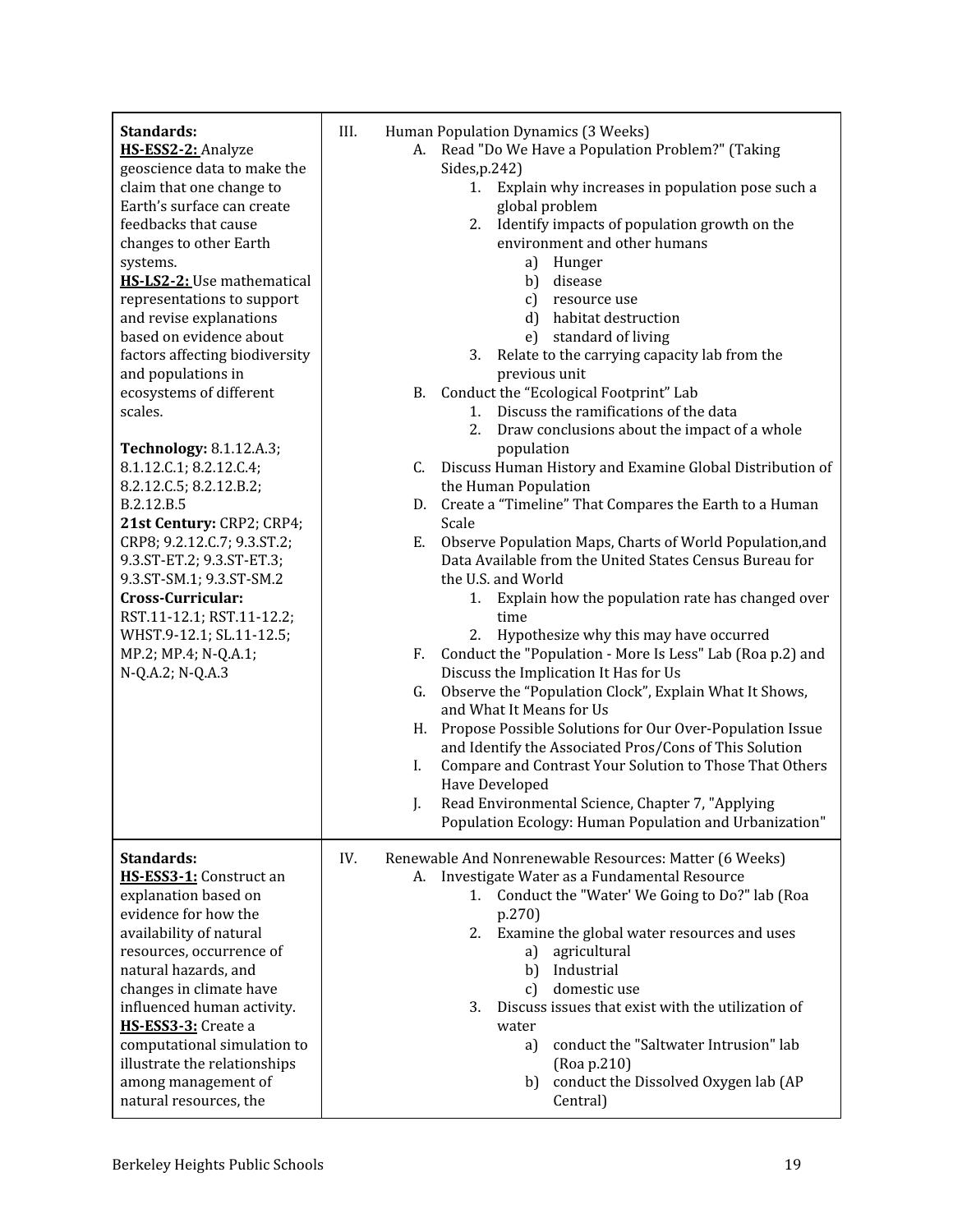| sustainability of human<br>populations, and | compare the findings of these<br>c)<br>experiments to problems occurring on |
|---------------------------------------------|-----------------------------------------------------------------------------|
| biodiversity.                               | the global scale                                                            |
|                                             | Examine the USGS current water data for the<br>4.                           |
| Technology: 8.1.12.A.3;                     | nation                                                                      |
| 8.1.12.C.1; 8.2.12.C.4;                     | a) identify patterns that may exist                                         |
| 8.2.12.C.5; 8.2.12.B.2;                     | b) explain the ramification of these patterns                               |
| B.2.12.B.5                                  | Trace the "path" of water, as its diverted into and<br>5.                   |
| 21st Century: CRP2; CRP4;                   | out of a home                                                               |
| CRP8; 9.2.12.C.7; 9.3.ST.2;                 | conduct the "Runoff Research" lab (Roa<br>a)                                |
| 9.3.ST-ET.2; 9.3.ST-ET.3;                   | p.162)                                                                      |
| 9.3.ST-SM.1; 9.3.ST-SM.2                    | b) perform the Watershed Assessment lab                                     |
| Cross-Curricular:                           | (AP Central)                                                                |
| RST.11-12.1; RST.11-12.2;                   | Explain how water can be reused and identify the<br>6.                      |
| RST.11-12.7; RST.11-12.8;                   | processes needed to make it safe<br>7.                                      |
| WHST.9-12.2; MP.2; MP.4;                    | Compare the following laws/regulations on<br>drinking water                 |
| N-Q.A.1; N-Q.A.2; N-Q.A.3                   | a) EPA National Primary Drinking Water                                      |
|                                             | Regulations                                                                 |
|                                             | b) Clean Water Act                                                          |
|                                             | c) Safe Drinking Water Act                                                  |
|                                             | Read the first half of Environmental Science,<br>8.                         |
|                                             | Chapter 11, "Water and Water Pollution"                                     |
|                                             | Investigate Food and Agricultural Products as<br>В.                         |
|                                             | <b>Fundamental Resources</b>                                                |
|                                             | Read Environmental Science, Chapter 10, "Food,<br>1.                        |
|                                             | Soil, and Pest Management"                                                  |
|                                             | Review the rock cycle and explain the formation<br>2.                       |
|                                             | of different types of soil                                                  |
|                                             | Investigate the physical and chemical properties<br>3.                      |
|                                             | of different types of soil                                                  |
|                                             | physical properties - texture, porosity,<br>a)                              |
|                                             | water-holding capacity, compaction                                          |
|                                             | b) chemical properties - organic content,                                   |
|                                             | fertility, pH, salinity                                                     |
|                                             | Conduct the "Soil Analysis" (Molnar p.67) and<br>4.                         |
|                                             | "Soil Compaction" lab (Roa p.126)                                           |
|                                             | Explain why these differences are significant for<br>5.                     |
|                                             | farming and agriculture                                                     |
|                                             | Discuss the issues associated with feeding a<br>6.                          |
|                                             | growing population                                                          |
|                                             | a) read "Can Organic Farming Feed the                                       |
|                                             | World?" (Taking Sides p.274)                                                |
|                                             | b) Read "Food - What Food?" (Roa p.18)                                      |
|                                             | Research means of controlling pests and debate<br>7.                        |
|                                             | whether "the ends justify the means"                                        |
|                                             | Read "Does Commercial Fishing Have a Future?"<br>8.                         |
|                                             | (Taking Sides p.257)                                                        |
|                                             | Perform the "Tragedy of the Common" activity<br>9.                          |
|                                             | 10. Identify fishing techniques and issues associated                       |
|                                             | with overfishing<br>11. Explain how relevant laws and treaties have         |
|                                             | helped to slow the process of overfishing                                   |
|                                             |                                                                             |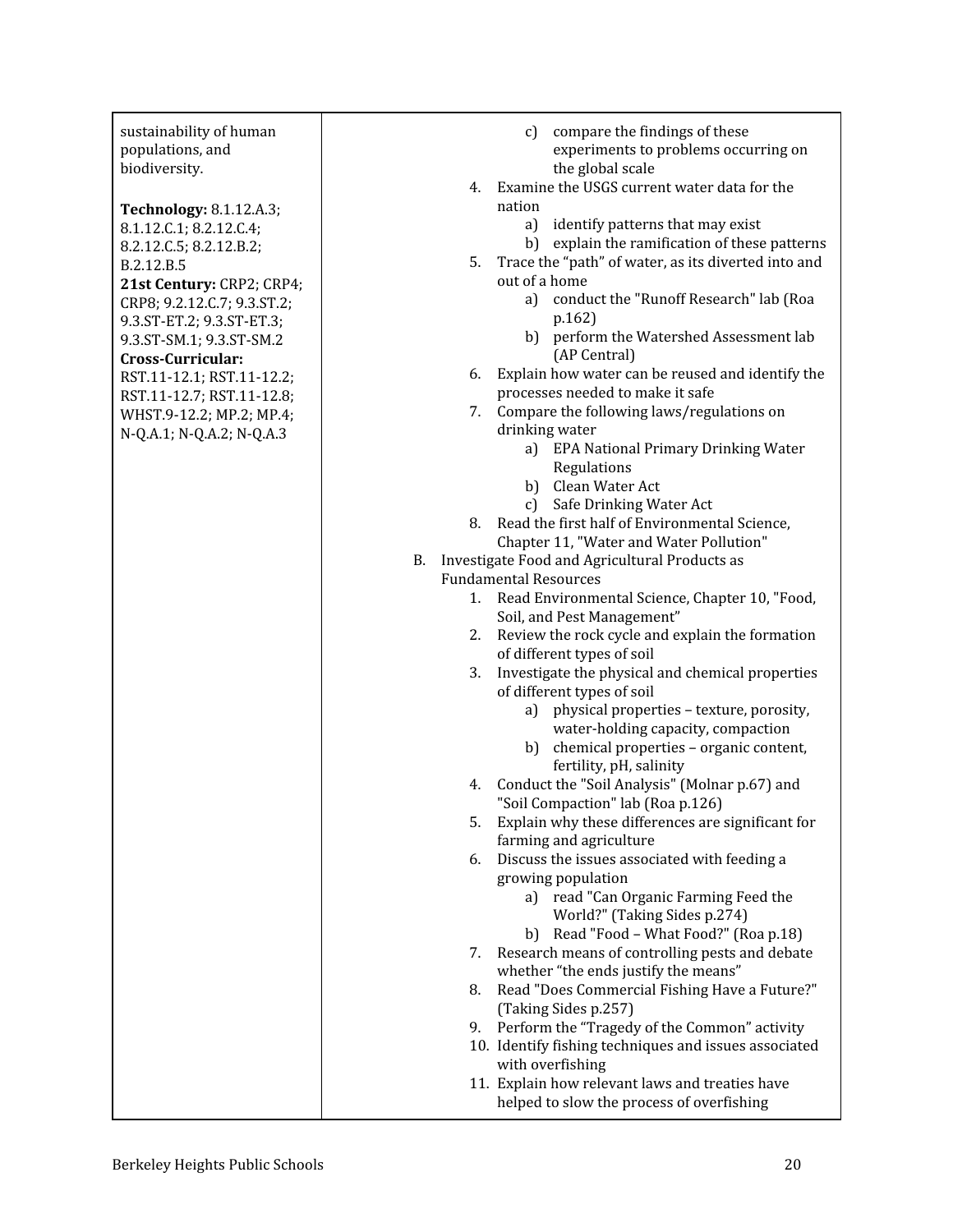|                                                                                                                          | C.<br>Investigate Land as a Fundamental Resource<br>Conduct the "Habitats - The Choice is Yours" lab<br>1.<br>(Roa p.176.) to develop an understanding of the<br>following Issues<br>Overgrazing<br>a)<br>b) Deforestation<br>c) Desertification<br>d) forest fires<br>2.<br>Research ways in which agencies are working to<br>protect against this issues<br>a) tree plantations<br>b) forest and rangeland management<br>c) land conservation<br>d) national parks/forests/rangelands<br>3.<br>Explain way that these methods are productive<br>and unproductive<br>Identify other way that humans use land<br>4.<br>a) perform the "Land Use Changes in Your<br>Area" activity (Molnar p.18)<br>discuss the effects that transportation<br>b)<br>have on the land<br>explain how urbanization make impact<br>c)<br>watersheds and land erosion<br>5.<br>Discuss sustainable land-use strategies currently<br>being utilized<br>Conduct the "Copper Extraction" lab (Molnar<br>6.<br>p.59) or "Surface Mining" lab (Roa p.102)<br>Explain the direct and indirect effects that mining<br>7.<br>has on the land<br>Compare environmental effect of surface mining<br>8.<br>versus strip mining<br>Read Environmental Science, Chapter 12,<br>9.<br>"Geology and Nonrenewable Mineral Resources"<br>10. Reading - "Should North America's Landscape Be<br>Restored to Its Pre-human State?" (Taking Sides,<br>p.66)<br>11. Review preservation initiatives and complete the<br>"Natural Areas" (Molnar p.47) project<br>National Park Service<br>a)<br>National Wildlife Refuges<br>b)<br>National Wilderness Preservation Areas<br>C)<br>National Environmental Policy Act<br>d<br>Clean Air Act/Clean Water Act<br>e)<br>12. Complete the "Multiple Use or Multiple Abuse?<br>(Roa pg.149) project<br>13. Identify possible soil issues that may occur due to<br>building, mining, deforestation, and over farming |
|--------------------------------------------------------------------------------------------------------------------------|----------------------------------------------------------------------------------------------------------------------------------------------------------------------------------------------------------------------------------------------------------------------------------------------------------------------------------------------------------------------------------------------------------------------------------------------------------------------------------------------------------------------------------------------------------------------------------------------------------------------------------------------------------------------------------------------------------------------------------------------------------------------------------------------------------------------------------------------------------------------------------------------------------------------------------------------------------------------------------------------------------------------------------------------------------------------------------------------------------------------------------------------------------------------------------------------------------------------------------------------------------------------------------------------------------------------------------------------------------------------------------------------------------------------------------------------------------------------------------------------------------------------------------------------------------------------------------------------------------------------------------------------------------------------------------------------------------------------------------------------------------------------------------------------------------------------------------------------------------------------------------------------------------------------|
| Standards:<br>HS-ESS3-2: Evaluate<br>competing design solutions<br>for developing, managing,<br>and utilizing energy and | V.<br>Renewable And Non-Renewable Resources: Energy (6 weeks)<br>Read Environmental Science, Chapter 13, "Energy"<br>А.<br>Perform a Home Energy Audit (AP Central)<br>В.<br>Conduct the "Hidden Energy Uses" Lab (Roa p.347) and<br>C.<br>Link This to Product Life Cycle                                                                                                                                                                                                                                                                                                                                                                                                                                                                                                                                                                                                                                                                                                                                                                                                                                                                                                                                                                                                                                                                                                                                                                                                                                                                                                                                                                                                                                                                                                                                                                                                                                           |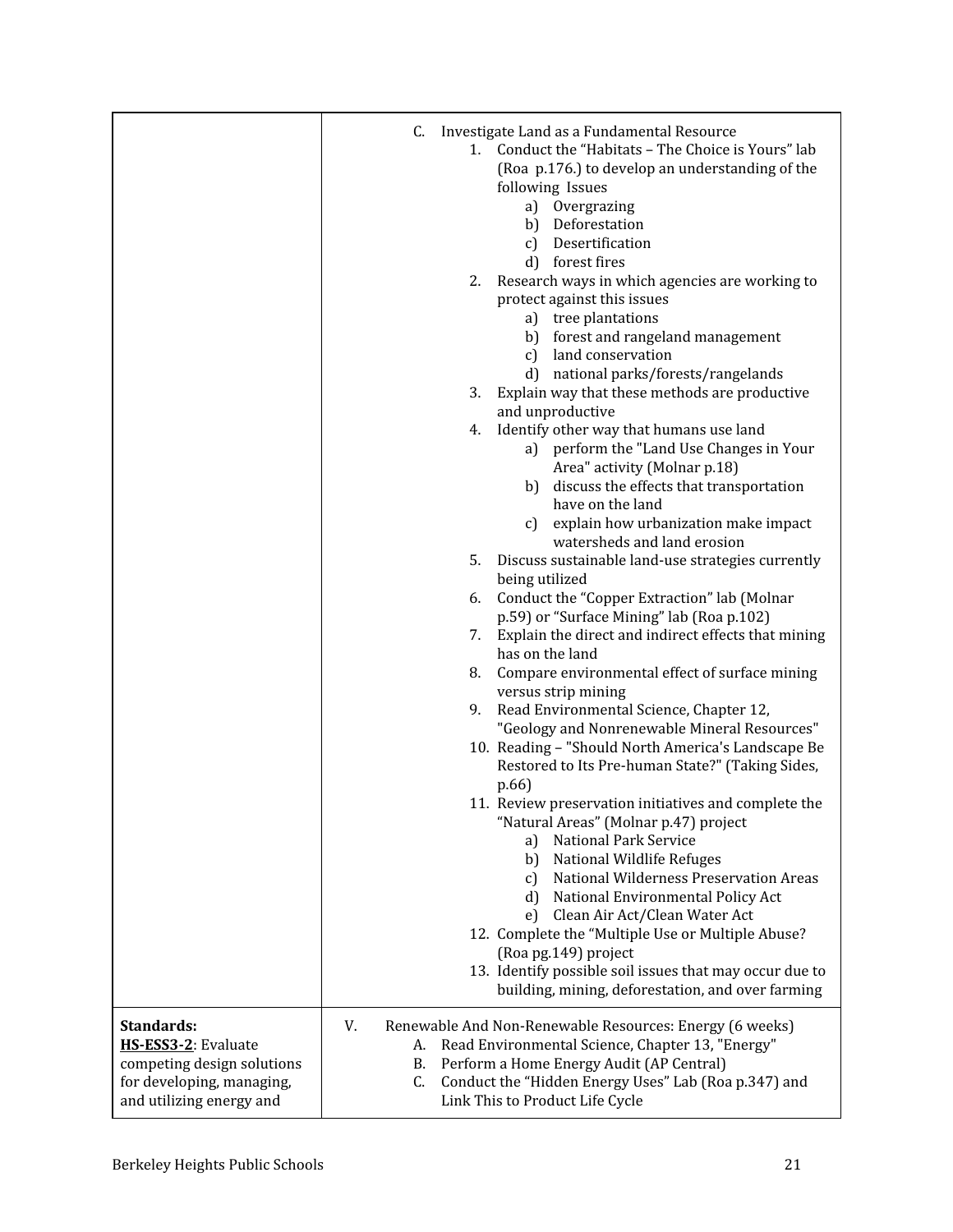| mineral resources based on<br>cost-benefit ratios.*<br>HS-ESS3-3: Create a<br>computational simulation to<br>illustrate the relationships<br>among management of<br>natural resources, the<br>sustainability of human<br>populations, and<br>biodiversity. | D. Investigate Fossil Fuels as a Means of Energy<br>Examine the formation of fossil fuels and create a<br>1.<br>model for how they are created and extracted<br>Identify the current uses of fossil fuels and the<br>2.<br>relative amounts of each fuel source<br>Read the article "Is Shale Gas the Solution to Our<br>3.<br>Energy Woes?" (Taking Sides p.165)<br>Discuss ways that fossil fuel usage has been made<br>4.<br>"cleaner"<br>Investigate synfuels and explain how they could<br>5.                                       |
|------------------------------------------------------------------------------------------------------------------------------------------------------------------------------------------------------------------------------------------------------------|------------------------------------------------------------------------------------------------------------------------------------------------------------------------------------------------------------------------------------------------------------------------------------------------------------------------------------------------------------------------------------------------------------------------------------------------------------------------------------------------------------------------------------------|
| Technology: 8.1.12.A.3;<br>8.1.12.C.1; 8.2.12.C.4;<br>8.2.12.C.5; 8.2.12.B.2;<br>B.2.12.B.5<br>21st Century: CRP2; CRP4;                                                                                                                                   | be used<br>Discuss the environmental<br>6.<br>advantages/disadvantages of sources<br>a) read the article "Should We Drill for<br>Offshore Oil?" (Taking Sides, p.148)<br>conduct the "Oil Spill" lab (Roa p.244)<br>b)                                                                                                                                                                                                                                                                                                                   |
| CRP8; 9.2.12.C.7; 9.3.ST.2;<br>9.3.ST-ET.2; 9.3.ST-ET.3;<br>9.3.ST-SM.1; 9.3.ST-SM.2<br>Cross-Curricular:<br>RST.11-12.7; RST.11-12.8;<br>RST.11-12.2; WHST.9-12.2;<br>MP.2; MP.4; N-Q.A.1;<br>N-Q.A.2; N-Q.A.3                                            | Ε.<br>Investigate Nuclear Energy as a Means of Energy<br>Read the article "Is It Time to Revive Nuclear<br>1.<br>Power?" (Taking Sides p.222)<br>Create a model for the nuclear fission process<br>2.<br>3.<br>Identify the environmental<br>advantages/disadvantages of using nuclear power<br>Research historic nuclear disasters and analyze<br>4.<br>why they occurred.<br>Three Mile Island<br>a)<br>b) Chernobyl<br>Fukushima Daiichi<br>c)<br>Debate whether nuclear power could ever be<br>5.<br>considered a safe energy source |
|                                                                                                                                                                                                                                                            | radiation and human health<br>a)<br>b) radioactive wastes<br>nuclear fusion<br>c)                                                                                                                                                                                                                                                                                                                                                                                                                                                        |
|                                                                                                                                                                                                                                                            | Investigate Renewal Resources as a Means of Energy<br>F.<br>Discuss the pros/cons of hydroelectric power<br>1.<br>Conduct the "Watershed Investigation" (Biology<br>2.                                                                                                                                                                                                                                                                                                                                                                   |
|                                                                                                                                                                                                                                                            | Inquiries p.259)<br>Research the impact of hydroelectric power on<br>3.<br>the<br>Aral Sea<br>a)                                                                                                                                                                                                                                                                                                                                                                                                                                         |
|                                                                                                                                                                                                                                                            | b) James Bay<br>Colorado River<br>$\mathcal{C}$<br>Three Gorges<br>d)                                                                                                                                                                                                                                                                                                                                                                                                                                                                    |
|                                                                                                                                                                                                                                                            | Compare and contrast these methods of<br>4.<br>hydroelectric power generation, to those found in<br>small-scale hydroelectric pants                                                                                                                                                                                                                                                                                                                                                                                                      |
|                                                                                                                                                                                                                                                            | Explain the similarities and differences between<br>5.<br>hydroelectric and ocean waves/tidal energy<br>Discuss the ways that solar energy can be<br>6.<br>harnessed                                                                                                                                                                                                                                                                                                                                                                     |
|                                                                                                                                                                                                                                                            | Conduct the "Solar House" lab (AP Central)<br>7.<br>Identify the pros/cons of solar energy and explain<br>8.<br>whether you believe that this method is an<br>effective energy source                                                                                                                                                                                                                                                                                                                                                    |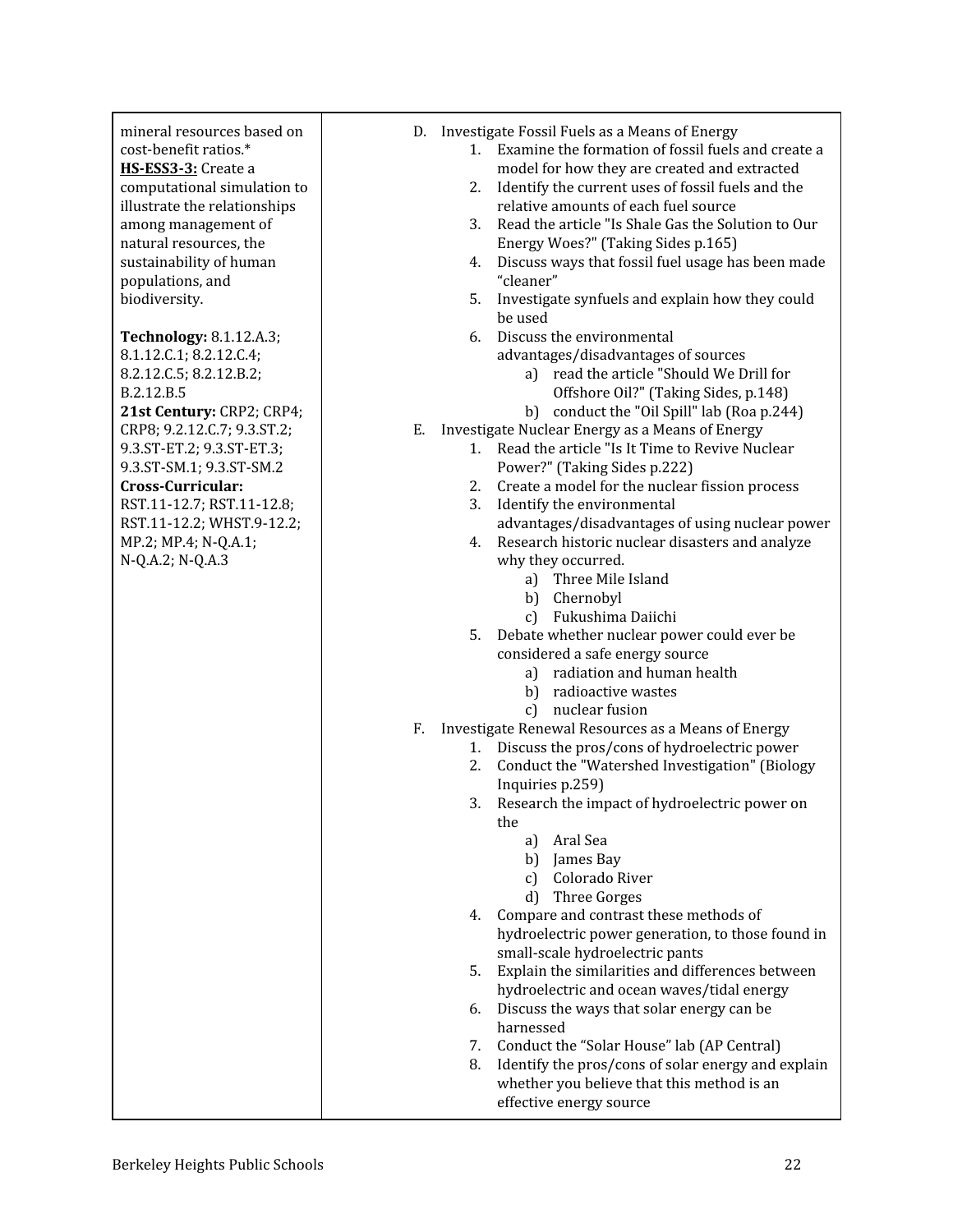|                                                                                                                                                                                                                                                                                                                                                                                                                                                                                                   | Experiment with a hydrogen fuel cell and develop<br>9.<br>a model for how it works<br>10. Discuss whether cars should use hydrogen fuel<br>cells and justify this response<br>11. Research other types of renewable energy<br><b>Biomass</b><br>a)<br>Biodiesel<br>b)<br><b>Biogas</b><br>c)<br>d)<br>wind energy<br>Geothermal<br>e)<br>Read the Article "Is Renewable Energy Really Green?"<br>G.<br>(Taking Sides p.179)<br>Compare and Contrast the Environmental Advantages/<br>H.<br>Disadvantages of Each Renewable Energy Source<br>Investigate Energy Conservation as an Approach to Solving<br>I.<br><b>Energy Consumption Issues</b><br>Complete the "Watts' the Cost?" (Roa p.357) and<br>1.<br>"Conserve a Watt" (Roa p.371) activities<br>Develop a plan for increasing your family's energy<br>2.<br>efficiency<br>Perform the "We 'Auto' Drive Less" (Roa p.27)<br>3.<br>investigation<br>hybrid electric vehicles<br>a)<br>b) mass transit<br>4. Read the CAFÉ standards and explain their impact<br>Compare local generation and centralized (grid)<br>5.<br>generation of energy and explain which method is<br>more efficient and which is more environmentally<br>friendly.<br>Complete the "Energy Alternatives" (Roa p.451) Project<br>J. |
|---------------------------------------------------------------------------------------------------------------------------------------------------------------------------------------------------------------------------------------------------------------------------------------------------------------------------------------------------------------------------------------------------------------------------------------------------------------------------------------------------|------------------------------------------------------------------------------------------------------------------------------------------------------------------------------------------------------------------------------------------------------------------------------------------------------------------------------------------------------------------------------------------------------------------------------------------------------------------------------------------------------------------------------------------------------------------------------------------------------------------------------------------------------------------------------------------------------------------------------------------------------------------------------------------------------------------------------------------------------------------------------------------------------------------------------------------------------------------------------------------------------------------------------------------------------------------------------------------------------------------------------------------------------------------------------------------------------------------------------------------------------------------|
| Standards:<br>HS-ESS2-5: Plan and<br>conduct an investigation of<br>the properties of water and<br>its effects on Earth materials<br>and surface processes.<br><b>Technology: 8.1.12.A.3;</b><br>8.1.12.C.1; 8.2.12.C.4;<br>8.2.12.C.5; 8.2.12.B.2;<br>B.2.12.B.5<br>21st Century: CRP2; CRP4;<br>CRP8; 9.2.12.C.7; 9.3.ST.2;<br>9.3.ST-ET.2; 9.3.ST-ET.3;<br>9.3.ST-SM.1; 9.3.ST-SM.2<br>Cross-Curricular:<br>RST.11-12.1; RST.11-12.2;<br>WHST.9-12.1; MP.2; MP.4;<br>N-Q.A.1; N-Q.A.2; N-Q.A.3 | VI.<br>Environmental Quality (6 Weeks)<br>Examine and Describe the Different Types of Pollution<br>А.<br>Air pollution<br>1.<br>Noise pollution<br>2.<br>Light pollution<br>3.<br>4. Water pollution<br>5.<br>Solid waste<br>Pollutants across air, land, and water<br>6.<br>Read the Second Half of Environmental Science, Chapter<br><b>B.</b><br>11, "Water and Water Pollution"<br>Read Environmental Science, Chapter 15, "Air Pollution,<br>C.<br>Climate Change, and Ozone Depletion"<br>Conduct the "Why Recycle?" (Roa p.114) and the "Energy<br>D.<br>and Recycling" (Molnar p.63) Experiments<br>1. Determine the effects that different types of<br>pollution have on the environment<br>Explain why conservation initiatives such as these<br>2.<br>are important<br>Contrast the costs and benefits in engaging in<br>3.<br>these initiatives<br>Watch an Excerpt from the Video "Plastic Bag and Plastic<br>Е.<br>Paradise"                                                                                                                                                                                                                                                                                                                       |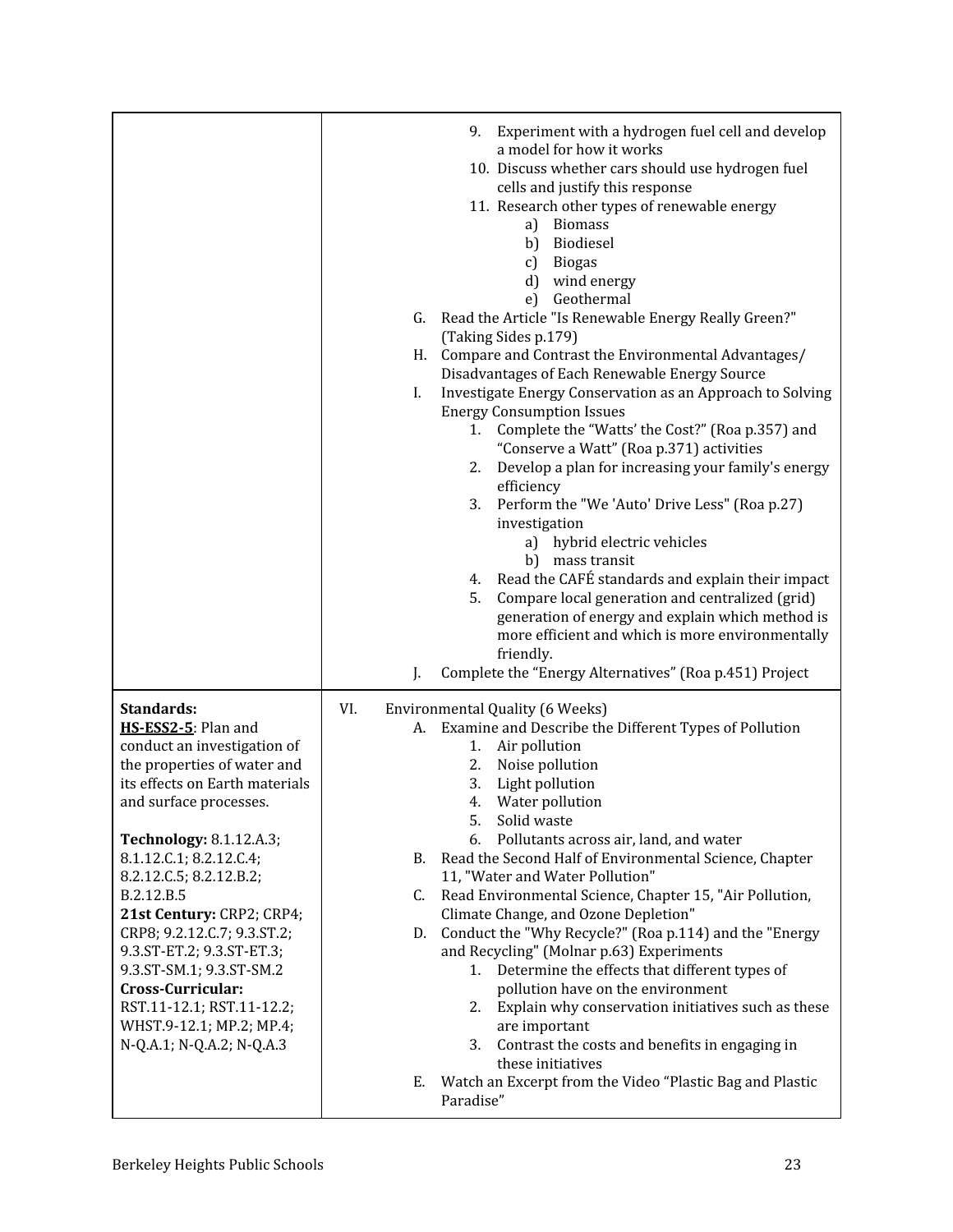| F. | Read Environmental Science, Chapter 16, "Solid and                                       |
|----|------------------------------------------------------------------------------------------|
|    | Hazardous Waste"                                                                         |
| G. | Read the Article "Should the Superfund Tax Be                                            |
|    | Reinstated?" (Taking Sides p.327)                                                        |
|    | 1. Discuss economic impacts this may have                                                |
|    | a) cost-benefits analysis                                                                |
|    | b)<br>Externalities                                                                      |
|    | marginal costs<br>c)                                                                     |
|    | 2. Explain how this relates to sustainability                                            |
|    | H. Read the Article "Should the United States Reprocess                                  |
|    | Spent Nuclear Fuel?" (Taking Sides p.343)                                                |
|    | 1. Identify impacts on the environment and human                                         |
|    | health                                                                                   |
|    | hazards to human health<br>a)                                                            |
|    | b) hazardous chemicals in the environment                                                |
|    | 2. Develop an argument for one of the two sides and                                      |
|    | debate the topic with classmates                                                         |
| L. | Predict and Discuss How Safe Your State, Town,                                           |
|    | Neighborhood, and Home Are and Explain What Evidence<br>You Used to Make This Prediction |
| L. | Conduct an Inventory of "Toxic Sites in Your                                             |
|    | Neighborhood" (Molnar p.20)                                                              |
| К. | Perform the Following Analysis of the Local Environment                                  |
|    | "Toxics in the Home" (Roa p.41)<br>1.                                                    |
|    | "Water Treatment" (Roa p.258)<br>2.                                                      |
|    | "Detecting Air Pollution" (Roa p.284)<br>3.                                              |
|    | Monitoring Air Quality (AP Central)<br>4.                                                |
|    | "Acidic Precipitation" (Roa p.296)<br>5.                                                 |
| L. | Read the Article "Do Environmental Hormone Mimics Pose                                   |
|    | a Potentially Serious Health Threat?" (Taking Sides p.309)                               |
|    | Discuss the ramifications of this article<br>1.                                          |
|    | 2. Compare findings to what is outlined in the                                           |
|    | SafeDrinking Water Act                                                                   |
|    | M. Revisit the Prediction on the Safety of the State, Town,                              |
|    | Neighborhood, and Home and Draw Conclusions about                                        |
|    | Whether Data Exists to Support or Refute This Prediction                                 |
|    | N. Read Environmental Science, Chapter 14, "Environmental<br>Hazards and Human Health"   |
| O. | Read Several Excerpts from "Tom's River"                                                 |
| Ρ. | Discuss Hazardous Waste Processing and Associated                                        |
|    | Regulatory Laws/Acts                                                                     |
|    | Comprehensive Environmental Response<br>1.                                               |
|    | 2.<br>Compensation and Reliability Act (CERCLA)                                          |
|    | (Superfund)<br>3.                                                                        |
|    | 4. Resource Conservation and Recovery Act (RCRA)                                         |
|    | 5. Clean Air Act                                                                         |
|    | US Food and Drug Administration<br>6.                                                    |
|    | Q. Analyze the Impact of Other Ecological Disasters on Both                              |
|    | Environmental and Human Health                                                           |
|    | Cuyahoga River Fire<br>1.                                                                |
|    | 2.<br>Lake Erie                                                                          |
|    | Exxon Valdez<br>3.                                                                       |
|    | Deepwater Horizon<br>4.                                                                  |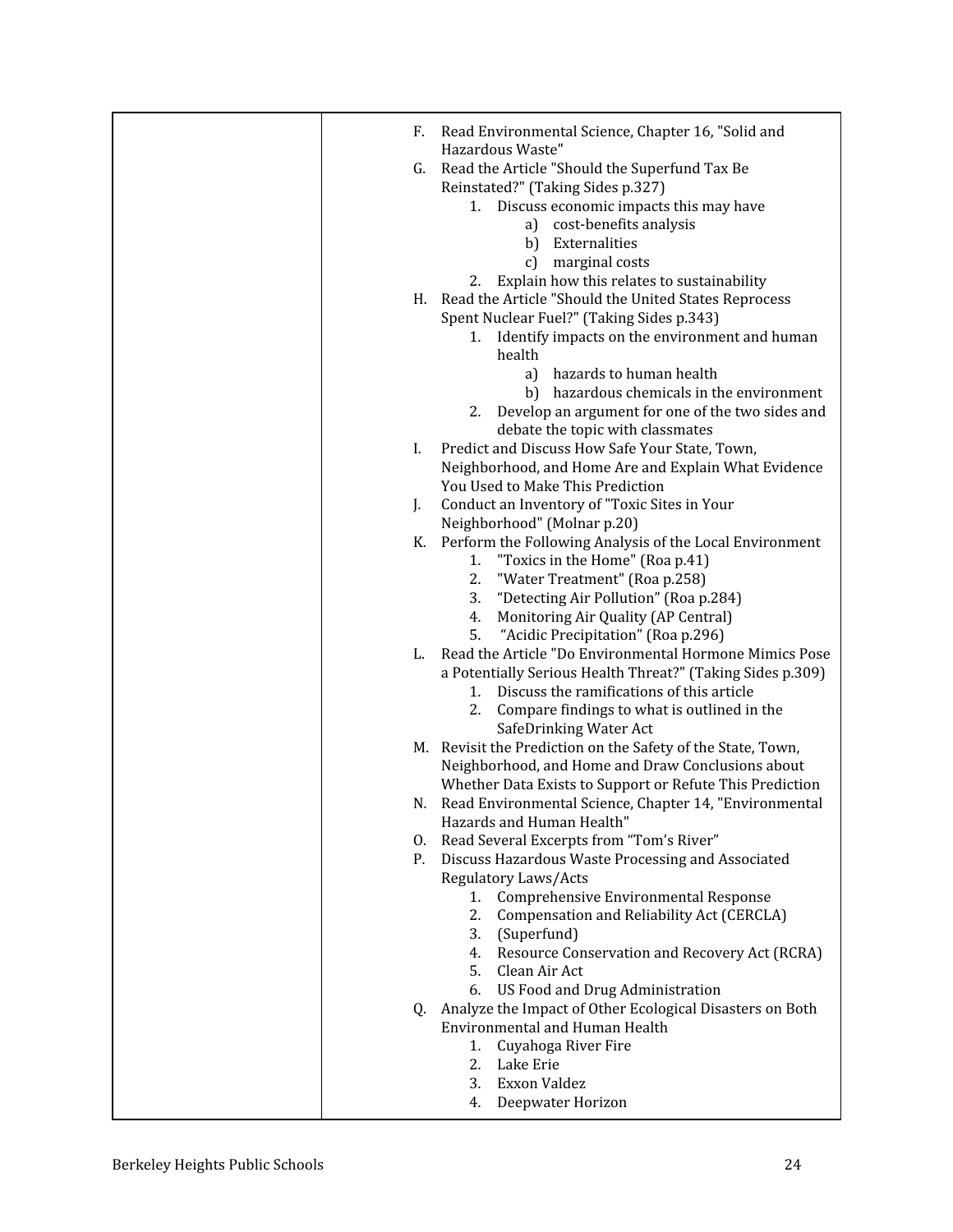|                                                                                                                                                                                                                                                                                                                                                                                                                                                                                                                                                                                                                                                                                                                                                                                         | R. Perform the "Life Cycle Analysis" and "What Have We<br>Done Right?" Projects                                                                                                                                                                                                                                                                                                                                                                                                                                                                                                                                                                                                                                                                                                                                                                                                                                                                                                                                                                                                                                                                                                                                                                                                                                                                                                                                                                                                                                                                                                                                                                                                                                                                                                                                                                                                                                                                                                                                                                                                    |
|-----------------------------------------------------------------------------------------------------------------------------------------------------------------------------------------------------------------------------------------------------------------------------------------------------------------------------------------------------------------------------------------------------------------------------------------------------------------------------------------------------------------------------------------------------------------------------------------------------------------------------------------------------------------------------------------------------------------------------------------------------------------------------------------|------------------------------------------------------------------------------------------------------------------------------------------------------------------------------------------------------------------------------------------------------------------------------------------------------------------------------------------------------------------------------------------------------------------------------------------------------------------------------------------------------------------------------------------------------------------------------------------------------------------------------------------------------------------------------------------------------------------------------------------------------------------------------------------------------------------------------------------------------------------------------------------------------------------------------------------------------------------------------------------------------------------------------------------------------------------------------------------------------------------------------------------------------------------------------------------------------------------------------------------------------------------------------------------------------------------------------------------------------------------------------------------------------------------------------------------------------------------------------------------------------------------------------------------------------------------------------------------------------------------------------------------------------------------------------------------------------------------------------------------------------------------------------------------------------------------------------------------------------------------------------------------------------------------------------------------------------------------------------------------------------------------------------------------------------------------------------------|
| Standards:<br>HS-ESS3-5: Analyze<br>geoscience data and the<br>results from global climate<br>models to make an<br>evidence-based forecast of<br>the current rate of global or<br>regional climate change and<br>associated future impacts to<br>Earth systems.<br>HS-ESS2-4: Use a model to<br>describe how variations in<br>the flow of energy into and<br>out of Earth's systems result<br>in changes in climate.<br><b>Technology: 8.1.12.A.3;</b><br>8.1.12.C.1; 8.2.12.C.4;<br>8.2.12.C.5; 8.2.12.B.2;<br>B.2.12.B.5<br>21st Century: CRP2; CRP4;<br>CRP8; 9.2.12.C.7; 9.3.ST.2;<br>9.3.ST-ET.2; 9.3.ST-ET.3;<br>9.3.ST-SM.1; 9.3.ST-SM.2<br>Cross-Curricular:<br>RST.11-12.1; RST.11-12.2;<br>RST.11-12.7; RST.11-12.8;<br>WHST.9-12.2; MP.2; MP.4;<br>N-Q.A.1; N-Q.A.2; N-Q.A.3 | VII.<br><b>Environment And Society (6 Weeks)</b><br>Design a "Global Warming" Experiment (Roa p.308) to<br>А.<br>Review the Phenomenon and Its Global Effects<br>Examine Data on "Global Warming and Atmospheric<br>B.<br>$CO2$ "(Molnar p.10) to Determine Whether a Correlation<br>Exists between the Two<br>Discuss cause and effect relationships<br>1.<br>Identify economic forces<br>2.<br>3. Develop the concept of global economics and<br>explain the impact it has on globalization<br>Conduct the "Tragedy of the Commons" Simulation<br>C.<br>Develop a cost-benefit analysis<br>1.<br>Predict the impact this might have on a global<br>2.<br>scale<br>Discuss real-life scenarios where this is occurring<br>3.<br>D. Conduct the "Wants and Needs" Lab (Roa p.52)<br>Examine global wealth and identify patterns<br>1.<br>underlying causes<br>a)<br>consumer culture<br>b)<br>wealth gap<br>c)<br>Discuss the impact of a wealthy minority on global<br>2.<br>decisions<br>Perform the "What is the Price Open Space" Activity (Roa<br>Е.<br>p.137)<br>Investigate the Effects That Political Entities and Initiative<br>F.<br>Have on the Environment<br>Read Environmental Science, Chapter 17,<br>1.<br>"Environmental Economics, Politics, and<br>Worldviews"<br>Identify key environmental legislation from the<br>2.<br>past 50 years and discuss the historical and<br>environmental impact they have had<br>Conduct a case study on one of the pieces of<br>3.<br>legislation and share their analysis with their<br>classmates<br>National Environmental Policy Act<br>a)<br>(NEPA)<br>Environmental Impact Statement (EIS)<br>b)<br><b>Environmental Protection Agency (EPA)</b><br>C)<br>Clean Water Act (CWA)<br>d)<br>Safe Drinking Water Act (SDWA)<br>e)<br>Clean Air Act<br>f)<br>Comprehensive Environmental Response<br>g)<br><b>Compensation and Reliability Act</b><br>h)<br>(CERCLA)<br>Resource Conservation and Recovery Act<br>i<br>(RCRA)<br><b>Endangered Species Act (ESA)</b><br>j)<br>Convention on International Trade in<br>$\bf k$ |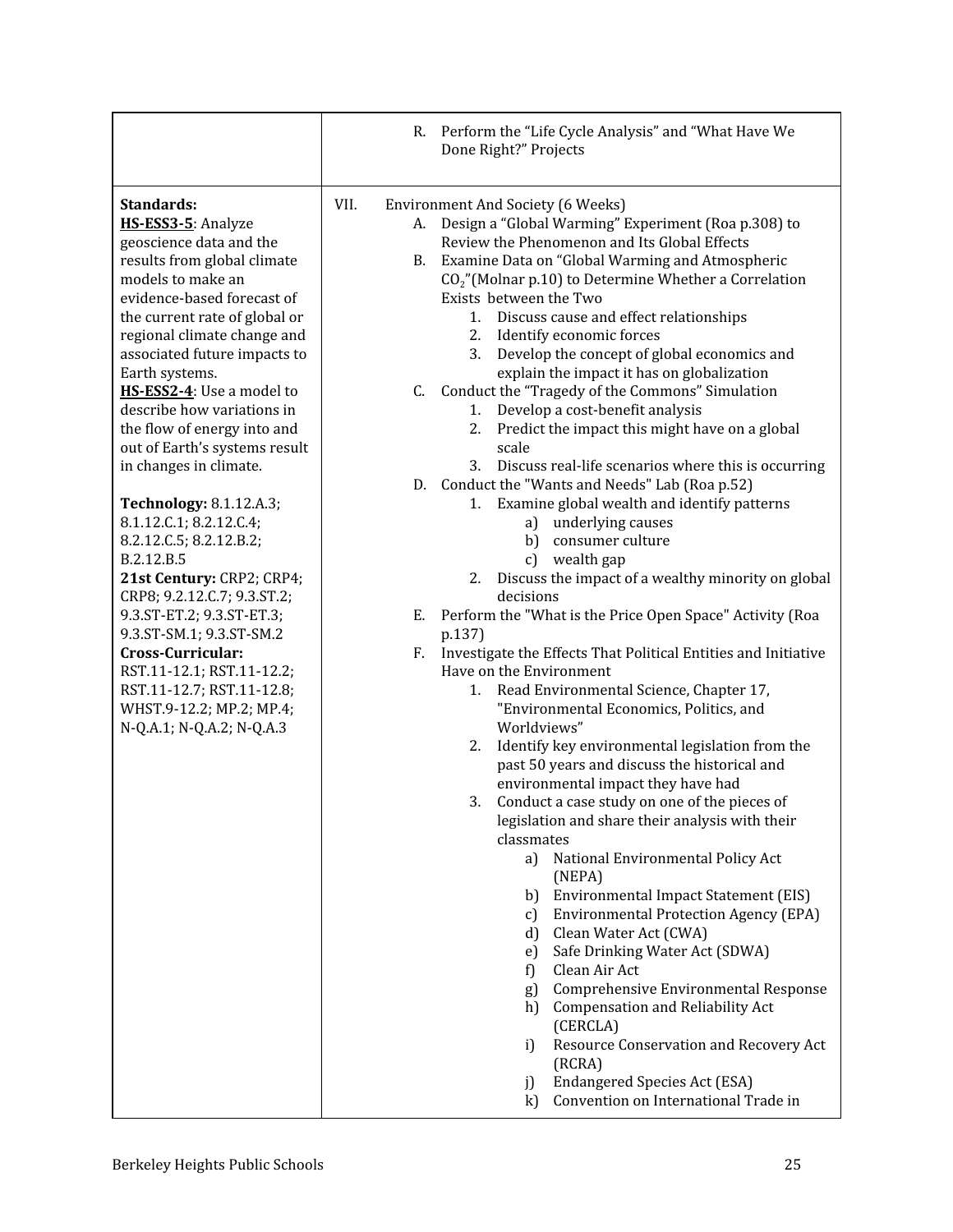|                                                                                                                                                                                                                                                                                                                                                                                                                                                                                                                    | <b>Endangered Species (CITES)</b><br>Montreal Protocol/Kyoto Protocol<br>$\mathbf{I}$                                                                                                                                                                                                                                                                                                                                                                                                                                                                 |
|--------------------------------------------------------------------------------------------------------------------------------------------------------------------------------------------------------------------------------------------------------------------------------------------------------------------------------------------------------------------------------------------------------------------------------------------------------------------------------------------------------------------|-------------------------------------------------------------------------------------------------------------------------------------------------------------------------------------------------------------------------------------------------------------------------------------------------------------------------------------------------------------------------------------------------------------------------------------------------------------------------------------------------------------------------------------------------------|
| <b>Standards:</b><br>HS-ETS1-2: Design a<br>solution to a complex<br>real-world problem by<br>breaking it down into<br>smaller, more manageable<br>problems that can be solved<br>through engineering.<br>HS-ETS1-3: Evaluate a<br>solution to a complex<br>real-world problem-based<br>on prioritized criteria and<br>trade-offs that account for a<br>range of constraints,<br>including cost, safety,<br>reliability, and aesthetics, as<br>well as possible social,<br>cultural, and environmental<br>impacts. | VIII.<br>Environmental Projects And Initiatives (Ongoing)<br>BHEF Grant Writing - see also:<br>А.<br>"Think Globally, Act Locally" (Roa p.75) and "Do<br>1.<br>It" (Roa p.87)<br>President's Environmental Youth Awards (PEYA)<br>2.<br>National Energy Education Development Program<br>3.<br>"Local Environmental Investigations" (Roa p.480)<br><b>B.</b><br>Hydrogen Fuel Cell Car Competition<br>C.<br>Current Event Presentations - "What's Happening?" (Roa<br>D.<br>p.64)<br>What have we done wrong?<br>1.<br>What have we done right?<br>2. |
| <b>Technology: 8.1.12.A.3;</b><br>8.1.12.C.1; 8.2.12.C.4;<br>8.2.12.C.5; 8.2.12.B.2;<br>B.2.12.B.5<br>21st Century: CRP2; CRP4;<br>CRP8; 9.2.12.C.7; 9.3.ST.2;<br>9.3.ST-ET.2; 9.3.ST-ET.3;<br>9.3.ST-SM.1; 9.3.ST-SM.2<br>Cross-Curricular:<br>RST.11-12.1; RST.11-12.2;<br>RST.11-12.7; RST.11-12.8;<br>WHST.9-12.2; MP.2; MP.4;<br>N-Q.A.1; N-Q.A.2; N-Q.A.3                                                                                                                                                    |                                                                                                                                                                                                                                                                                                                                                                                                                                                                                                                                                       |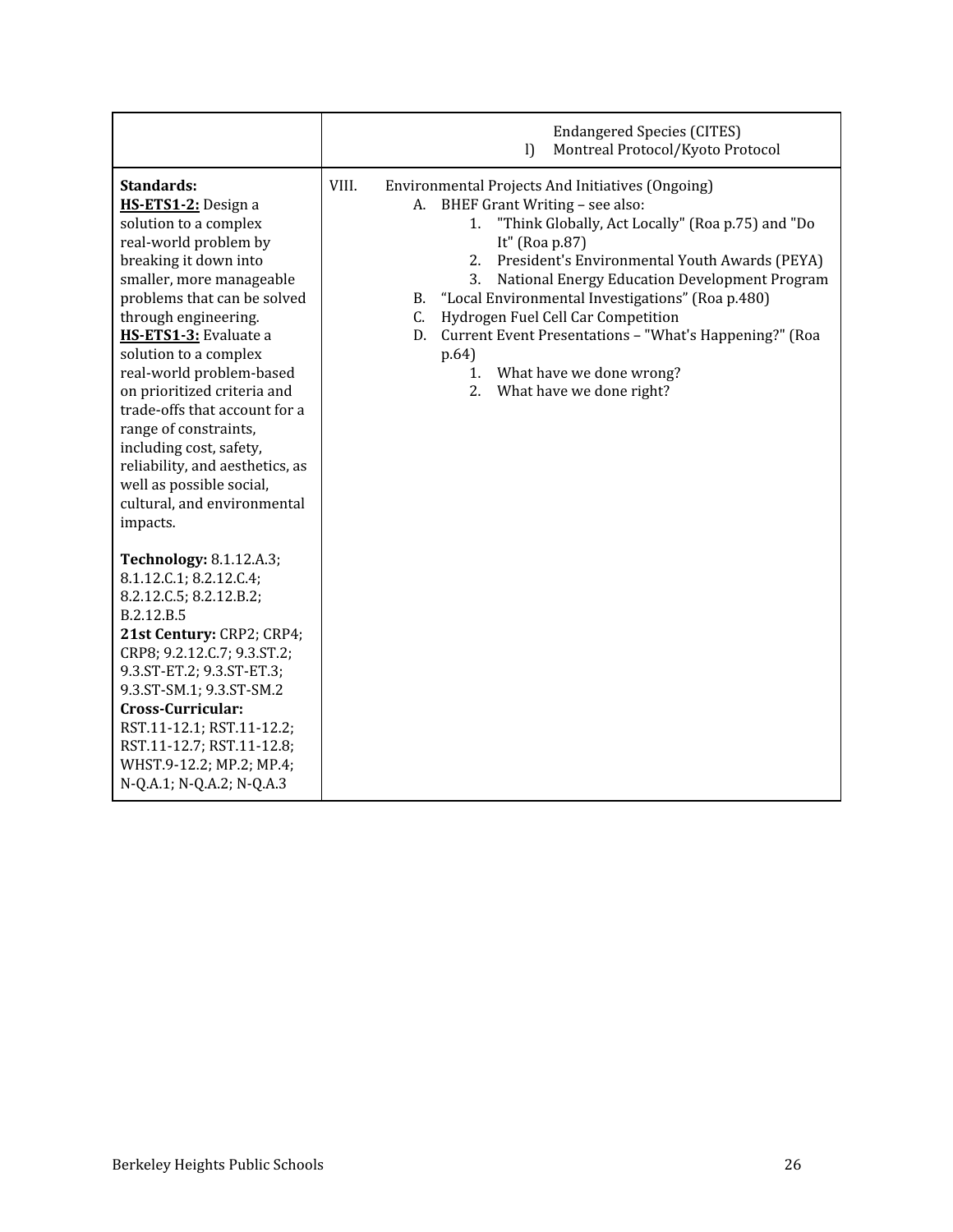# **SUGGESTED AUDIO VISUAL/COMPUTER AIDS**

Videos:

[Plastic Paradise](http://plasticparadisemovie.com/) [Revenge of the Electric Car](http://revengeoftheelectriccar.us2.list-manage.com/track/click?u=094f2b34316e08f2846844561&id=5554de954e&e=c550423f06)

**[W](http://revengeoftheelectriccar.us2.list-manage.com/track/click?u=094f2b34316e08f2846844561&id=5554de954e&e=c550423f06)ebsites** 

Audit website, The College Board, 2010.

[AP Environmental Science Course Home](http://apcentral.collegeboard.com/apc/public/courses/teachers_corner/2128.html)website, The College Board, 2015.

[AP Environmental Science for AP Studentsw](https://apstudent.collegeboard.org/apcourse/ap-environmental-science)ebsite, The College Board, 2015.

[AP Environmental Science Special Focus: Ecology](http://apcentral.collegeboard.com/apc/public/repository/Environmental_Science_Ecology_Special_Focus.pdf) by The College Board, 2008.

[AP Environmental Science Special Focus: Energy and Climate Change](http://apcentral.collegeboard.com/apc/public/repository/06_Environmental_Science_Special_Focus.pdf) by The College Board, 2007.

[AP Environmental Science Teacher's Guide](http://apcentral.collegeboard.com/apc/members/repository/ap07_envsci_teachersguide.pdf) by Dean Goodwin, The College Board, 2003.

[Earth & Sky](http://earthsky.org/) – radio series

[Environmental Literacy Council](http://enviroliteracy.org/)

[Environmental Science Course Description](http://media.collegeboard.com/digitalServices/pdf/ap/ap-environmental-science-course-description.pdf) by The College Board, 2013.

[Environmental Science Course Overview](http://media.collegeboard.com/digitalServices/pdf/ap/ap-course-overviews/ap-environmental-science-course-overview.pdf) by The College Board, 2014.

[National Environmental Education Foundation \(NEEF\)](http://www.neefusa.org/)

[North American Association for Environmental Education \(NASEE\)](http://www.naaee.org/) and [EElinked](https://eelinked.naaee.net/) [Networks](https://eelinked.naaee.net/)

[State Education and Environment Roundtable \(SEER\)](http://www.seer.org/)

[US Environmental Protection Agency \(EPA\) Office of Environmental Education](http://www2.epa.gov/education)

[Earth Exploration Toolbook: Step-by-Step Guides for Investigating Earth System Data](http://serc.carleton.edu/eet/index.html)